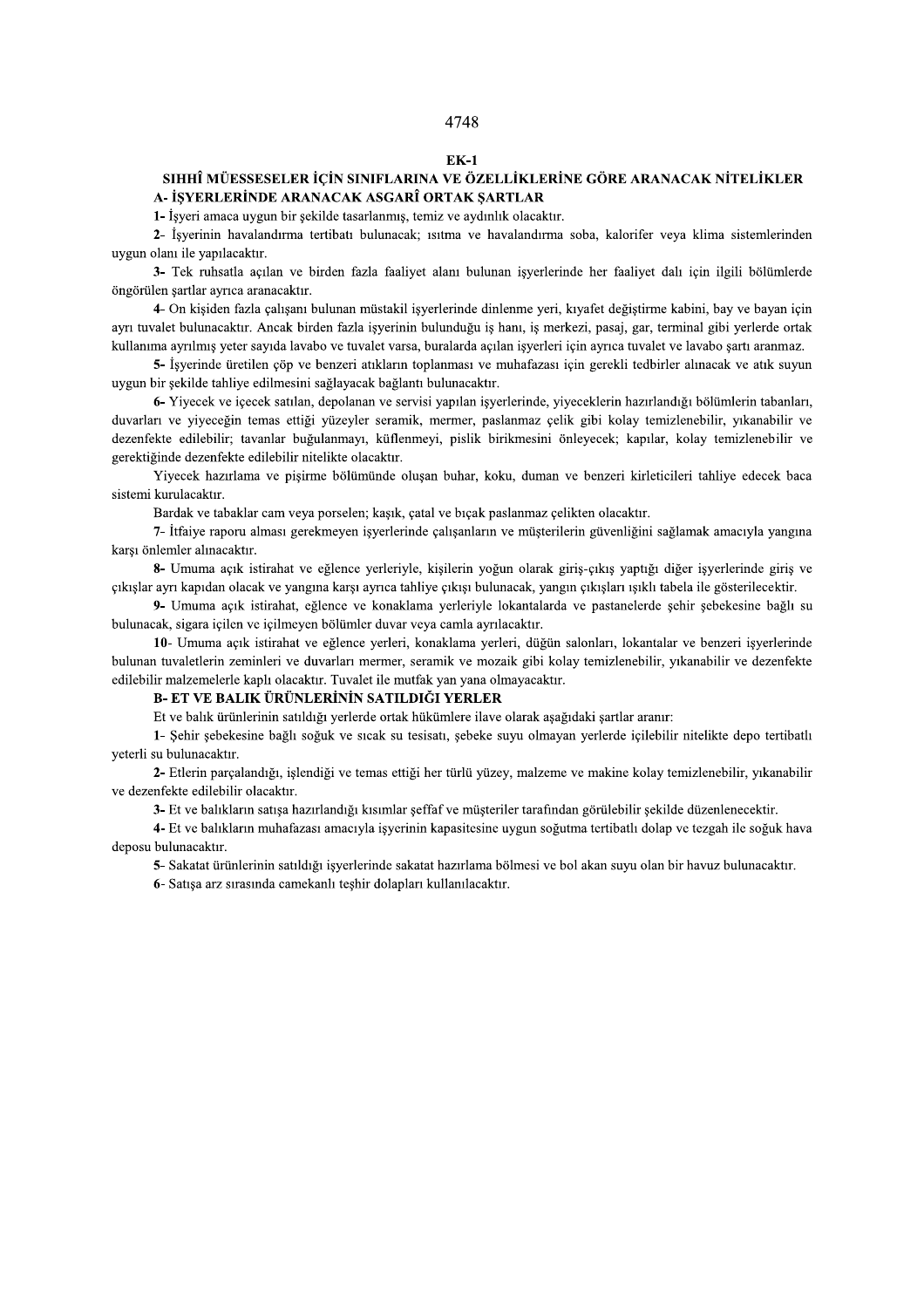# C- BAKKAL, MARKET, ŞARKÜTERİ, KURUYEMİŞÇİ, BÜFE, MANAV, KANTİN VE EKMEK **BAYİLERİ**

Bakkal, market, şarküteri, kuruyemişçi, büfe, manav, kantin ve ekmek bayilerinde ortak hükümlere ilave olarak asağıdaki sartlar aranır:

1- Birden fazla faaliyet konusunun bir arada bulunduğu 500 m<sup>2</sup> den büyük isyerlerinde danısma birimi bulunacaktır.

2- Tüm tezgah ve raflar zeminden en az 15 cm yükseklikte olacaktır.

3- Soğuk meze, et ve süt ürünleri, sakatat ve balık gibi farklı gıda maddeleri için ayrı ayrı veya bölümlere ayrılmış soğutma tertibatlı dolap veya tezgah bulunacaktır.

4- Gıda maddeleri ile diğer maddeler farklı raf ve tezgahlarda satışa sunulacaktır.

5- Ekmekler ve unlu mamuller kapalı dolaplarda ve vitrinli tezgahlarda satışa sunulacaktır.

6- Kuruyemis ve kuru kahve satılan isyerlerinde kavurma ve ısıtma islemi yapılacak ise bunun için gereken donanım kurulacaktır.

7- (Değişik: 19/3/2007-2007/11882 K.) Hipermarket, grosmarket ve megamarketlerde giriş ve çıkış olmak üzere iki kapı, çocuk emzirme yeri ile satış alanının en az yarısı kadar olmak üzere otopark ve yeteri kadar depo alanı bulunacaktır.

8- Manavlarda, sebze ve meyveler için kolayca yıkanabilecek şekilde yapılmış masa ve raflar olacak, iki metre yüksekliğe kadar duvarlar su geçirmez malzeme ile kaplanacaktır.

9- Mutfak uygun olduğu takdirde, kantinlerde tost ve ekmek arası yiyecek maddeleri satılabilir.

# D- LOKANTA, AYAKTA YEMEK YENİLEN YERLER, KAFETERYA, YEMEĞİ PAKETTE SATAN YERLER VE BENZERİ İŞYERLERİ

Lokanta, ayakta yemek yenilen yerler, kafeterya, yemeği pakette satan yerler ve benzeri işyerlerinde ortak hükümlere ilave olarak aşağıdaki hükümler aranır:

### a) Birinci sınıf lokantalar

1- Ustalık belgesine sahip en az iki aşçı bulunacaktır.

2- Mutfak; hazırlama, pişirme ve bulaşık yıkama yeri olmak üzere üç bölümden oluşacaktır. Bulaşık yıkamak için sıcak ve soğuk su tesisatı bulunacaktır.

3- Giriste veterli büyüklükte bir antre bulunacaktır.

4- Giriş ve salon dahil bütün duvarları yağlı boya veya benzeri maddeler ile boyanmış veya kaplanmış olacaktır.

5- Isitma, soğutma ve havalandırma kalorifer veya klima ile yapılacaktır.

6- Giriş ve salonun zemini ahşap parke, seramik veya mermer gibi kolay temizlenebilir ve dezenfekte edilebilir madde ile kaplanacaktır.

7- İçki ve yemek servisi için yeterli sayıda tekerlekli servis masası bulunacaktır.

8- Masalar üzerinde iyi cins örtü ve peçete bulunacaktır.

9- Tabaklar tek tip ve iyi cins porselen veya camdan; çatal, kaşık, bıçak ise iyi cins paslanmaz çelikten olacaktır. Masalar üzerinde kristal, seramik veya porselen tablalar olacaktır.

10- Bay ve bayanlara ait sıcak suyu akan aynalı, lavabolu, sıvı sabunlu, kurutma makineli veya peçeteli ayrı tuvaletler bulunacaktır. Ayrıca, çocuk temizliği yapılmak üzere çocuk odası ve çocuk tuvaleti bulunacaktır.

11- Mutfağın dışarıya açılan pencere ve kapılarında sineklik telleri bulunacaktır.

12- Garsonlar ve çalışanlar lokantanın belirlediği özel kıyafeti giyecektir.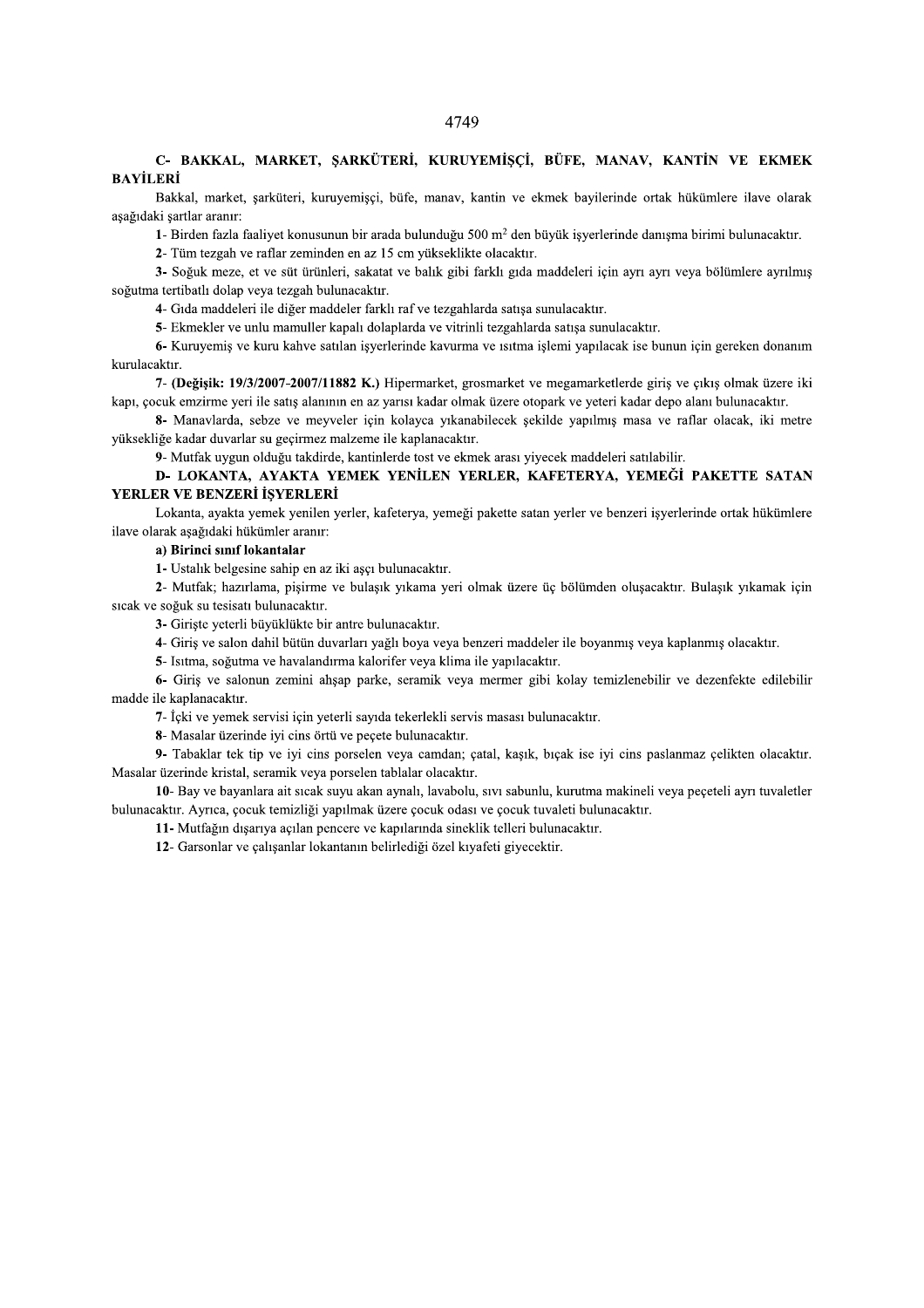13- Lokantanın müşteri kapasitesine uygun otoparkı bulunacaktır.

14- Mutfak, müşterilerin doğrudan doğruya görebileceği şekilde dizayn edilecektir.

15- Müşteri kapasitesine yeterli bankolu vestiyer bulunacaktır.

b) İkinci sınıf lokantalar

1- Ustalık belgesi bulunan en az bir ascı bulunacaktır.

2- Mutfak; hazırlama, pisirme ve bulasık yıkama yeri olmak üzere üç bölümden olusacaktır. Bulasık yıkamak için sıcak ve soğuk su tesisatı bulunacaktır.

3- Mutfak, giriş ve salonun zemini seramik veya mermer gibi kolay temizlenebilir, yıkanabilir ve dezenfekte edilebilir sert malzeme ile kaplı olacaktır.

4- Isıtma, soğutma ve havalandırma için yeterli tesisat bulunacaktır.

5- Masalar üzerinde örtü ve peçete bulunacaktır.

6- Mutfak salondan ayrı bir yerde olacak ve mutfağın dışarıya açılan kapı ve pencerelerinde sineklik telleri bulunacaktır.

7- Bay ve bayanlara ait aynalı, lavabolu, sıvı sabunlu yeteri kadar tuvalet bulunacaktır.

# c) Üçüncü sınıf lokantalar

1- Ustalık belgesi bulunan en az bir aşçı bulunacaktır.

2- Mutfak; hazırlama, pişirme ve bulaşık yıkama yeri olmak üzere üç bölümden oluşacaktır.

3- Zemin, seramik, mermer veya mozaik gibi kolay temizlenebilir, yıkanabilir ve dezenfekte edilebilir sert malzeme ile kaplı olacaktır.

4- Havalandırma, en azından aspiratörle sağlanacaktır.

5- Bay ve bayanlara ait aynalı, lavabolu, sıvı sabunlu yeteri kadar tuvalet bulunacaktır.

### d) Ayakta yemek yenilen yerler, kafeterya, yemeği pakette satan yerler

1- Yemek pişirme ve kapları temizleme yeri olmak üzere en az iki bölümden oluşacaktır.

2- Havalandırma en azından aspiratörle sağlanacaktır.

## e) Gezici piliç ve köfte satış yerleri

Gezici satıcılık iskolu altında faalivette bulunan sıhhî müesseselerin, sattıkları ürünleri muhafaza etmek için merkez depoları ve satış yapmak için özel ızgara kasalı araçları bulunacaktır.

Gezici satış aracı için aranacak şartlar şunlardır:

1- Et veya tavuğun pişirilmesini sağlamak üzere özel ızgara kasası bulunacaktır.

2- Kasa paslanmaz celikten imal edilmis olacaktır.

3- Araçta, yeterli büyüklükte buzdolabı ve jeneratör bulunacaktır.

4- Standartlara uygun 200 litreden fazla hacimli çift tanklı gaz tesisatı bulunacaktır.

5- Sıcak ve soğuk su tertibatı bulunacaktır.

6- Aracın yemek hazırlama ve satış yeri hijyenik olacaktır.

# f) (Ek: 29/6/2010 - 2010/671 K.) Su ürünleri seyyar satış araçları

Su ürünlerinin perakende satısını yapacak seyyar satıs araclarında asağıdaki sartlar aranır:

1- Araç kendinden hareket edebilir veya çekilebilir karavan tipi, kapalı kasalı olacaktır.

- 2- Tezgahlar paslanmaz olacaktır.
- 3- Camekanlı ve soğutuculu satış ve sergi dolabı bulunacaktır.
- 4- Soğutuculu ürün ve buz muhafaza dolabı bulunacaktır.
- 5- Kapasiteye uygun su deposu ve lavabo bulunacaktır.
- 6- Sıcak ve soğuk su tertibatlı musluklar ile el dezenfeksiyon sistemi bulunacaktır.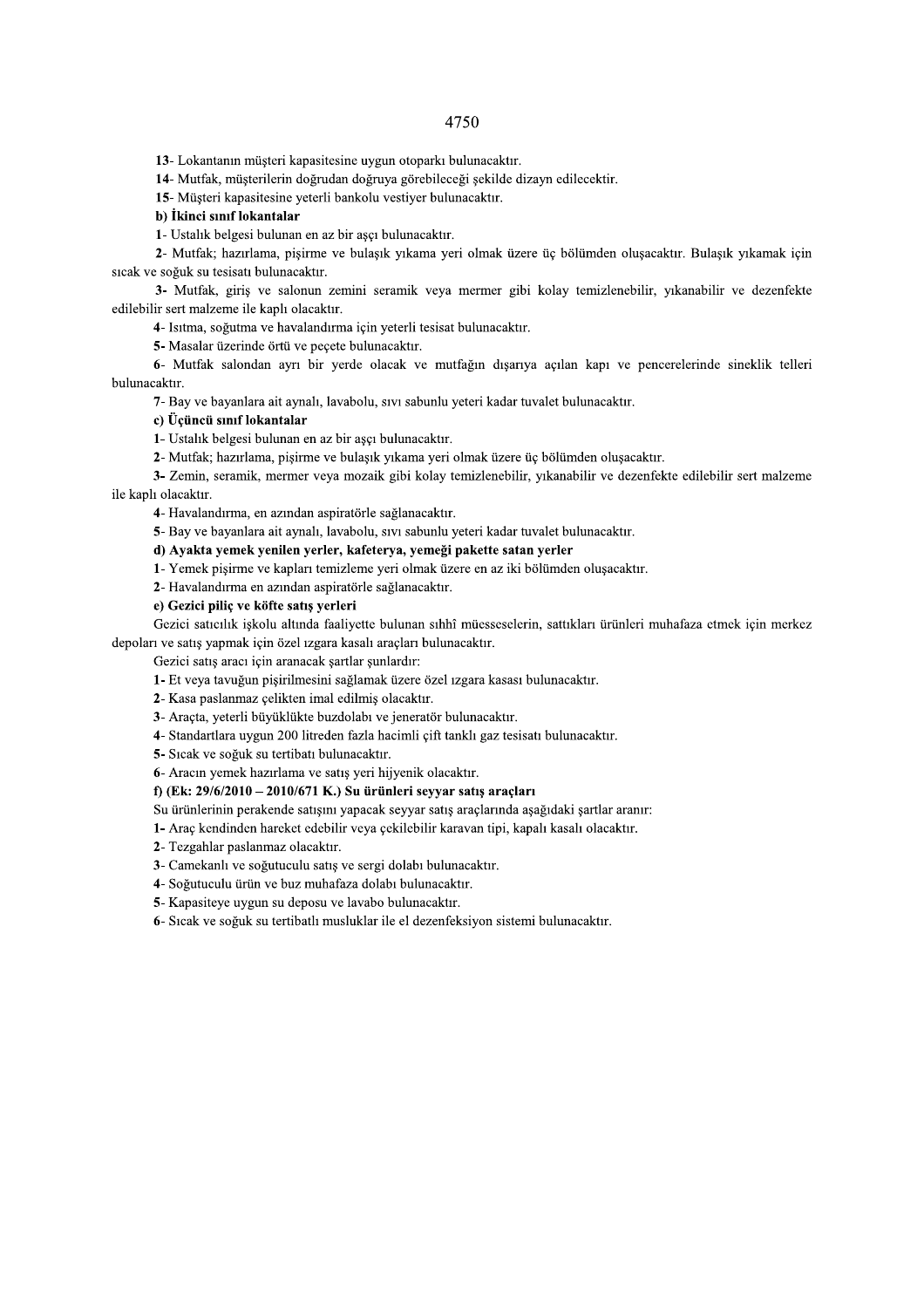7- Kesim ve dilimleme ekipmanları paslanmaz olacaktır.

8- Parazit kontrol lambası bulunacaktır.

9- Elektrik ve aydınlatma sistemi için jeneratör bulunacaktır.

10- Dışarıdan elektrik çekebilme donanımı bulunacaktır.

11- Atık su toplama deposu bulunacaktır.

# E- KAHVEHANE, KIR KAHVESİ, OYUN SALONU, İNTERNET SALONU, CAY BAHCESİ, CAY OCAĞI VE BENZERİ İSYERLERİ

Kahvehane, kır kahvesi, oyun salonu, internet salonu, çay bahçesi ve çay ocağı ve benzeri işyerlerinde ortak hükümlere ilave olarak, sınıflarına ve türlerine göre aşağıdaki şartlar aranır:

a) Birinci sınıf kahvehaneler, çay bahçesi, kır kahvesi,

1- Sandalye ve masalar iyi cins malzemeden yapılmış olacaktır.

2- İkisi bölgesel veya yerel olmak üzere en az beş farklı günlük gazete bulunacaktır.

3- En az 100 farklı kitabın yer aldığı kütüphane kurulacaktır.

4- Masalar arasında, müşteri ve servis yapanların rahat geçebileceği kadar boşluk bırakılacaktır.

5- Girişte yeterli büyüklükte bir antre ve bankolu vestiyer bulunacaktır. Giriş ve salon dahil bütün duvarları yağlı boya veya benzeri maddeler ile boyanmış veya kaplanmış olacaktır.

6- Isitma, soğutma ve havalandırma kalorifer veya klima ile yapılacaktır.

7- Giriş ve salonun zemini ahşap parke, seramik ve mermer gibi kolay temizlenebilir, yıkanabilir ve dezenfekte edilebilir sert malzeme ile kaplanacaktır.

8- Bay ve bayanlara ait sıcak suyu akan aynalı, lavabolu, sıvı sabunlu, kurutma makineli veya peçeteli yeteri kadar tuvalet bulunacaktır.

9- Ocağın bulunduğu yer duvar veya cam ile salondan ayrı olacak, dışarıya açılan pencere ve kapılarında sineklik telleri bulunacaktır.

10- Garsonlar ve çalışanlar, işyeri tarafından belirlenen özel kıyafeti giyecektir.

b) İkinci sınıf kahvehaneler

1- Sandalye ve masalar iyi cins malzemeden yapılmış olacaktır.

2- Biri bölgesel veya yerel olmak üzere en az üç farklı günlük gazete bulunacaktır.

3- En az 50 farklı kitabın yer aldığı kütüphane kurulacaktır.

4- Masalar arasından müşteri ve servis yapanların rahat geçebileceği kadar boşluk bırakılacaktır.

5- Girişte yeterli büyüklükte bir antre bulunacaktır. Giriş ve salon dahil bütün duvarları yağlı boya veya benzeri maddeler ile boyanmış veya kaplanmış olacaktır.

6- Isitma, soğutma ve havalandırma için yeterli tesisat bulunacaktır.

7- Giriş ve salonun zemini seramik ve mermer gibi kolay temizlenebilir, yıkanabilir ve dezenfekte edilebilir sert malzeme ile kaplı olacaktır.

8- Bay ve bayanlara ait aynalı, lavabolu ve sıvı sabunlu yeteri kadar tuvalet bulunacaktır.

9- Ocağın bulunduğu yer duvar veya cam ile salondan ayrı olacak, dışarıya açılan pencere ve kapılarında sineklik telleri bulunacaktır.

10- Garsonlar ve çalışanlar, işyeri tarafından belirlenen özel kıyafeti giyecektir.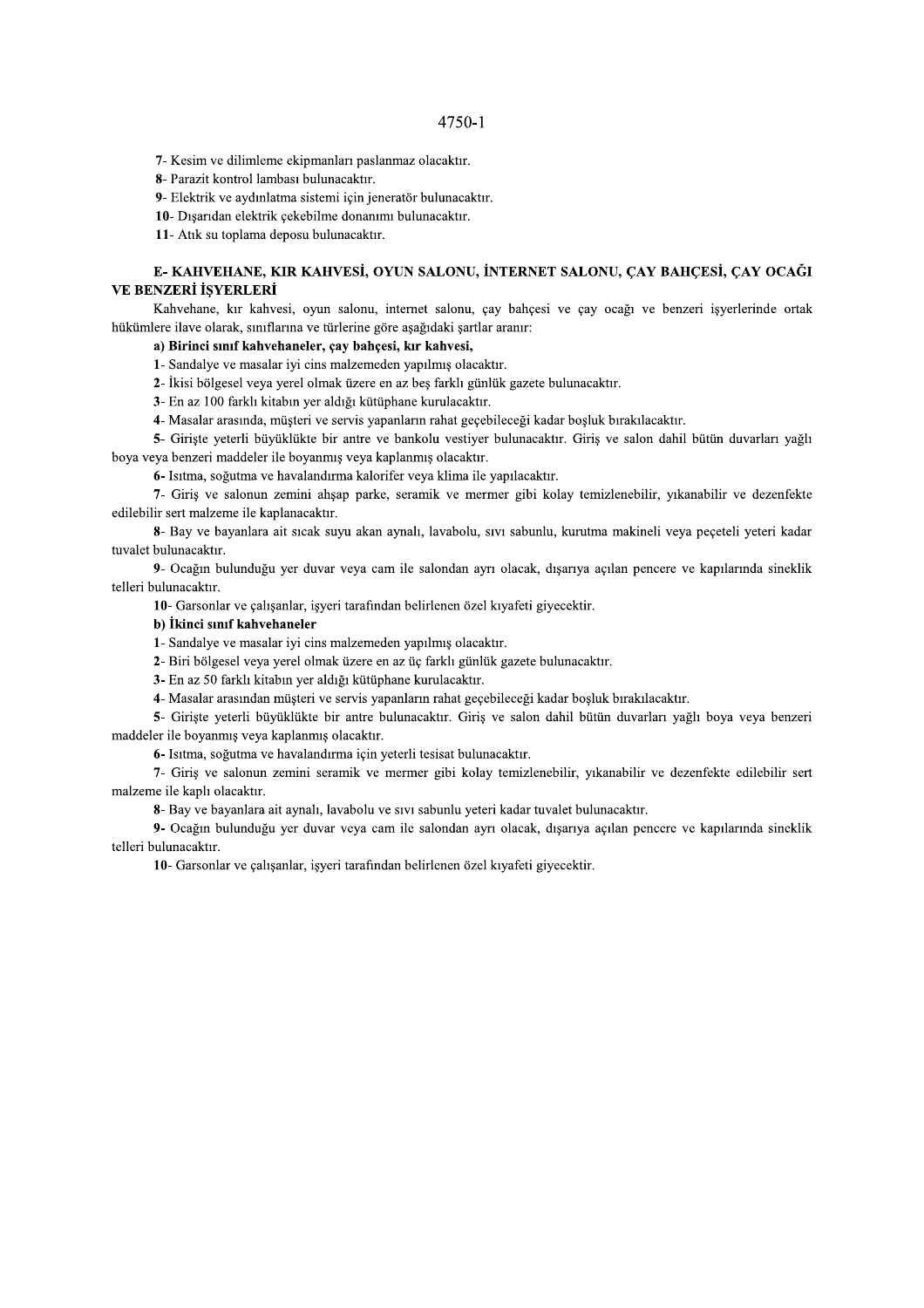# c) Üçüncü sınıf kahvehaneler

1- İyi cins malzemeden yapılmış sandalye ve masa bulunacaktır.

2- Biri bölgesel veya yerel olmak üzere en az iki adet günlük gazete bulunacaktır.

3- En az 25 farklı kitabın yer aldığı kütüphane kurulacaktır.

4- Masalar arasında müşteri ve servis yapanların rahat geçebileceği kadar boşluk bırakılacaktır.

5- İsverinin zemini en az mozaik ve benzeri sert madde ile kaplı olacaktır.

6- Aynalı ve sıvı sabunlu en az bir tuvalet bulunacaktır.

7- Ocağın bulunduğu yer cam ile salondan ayrı olacaktır.

### d) Oyun yeri

Bilgi ve maharet artırıcı, beden veya zeka geliştirici nitelikteki oyunların oynandığı işyerlerinde ortak hükümlere ilave olarak aşağıdaki şartlar aranır:

1- Girişte yeterli büyüklükte bir antre ve vestiyer bulunacaktır. Giriş ve salon dahil bütün duvarlar yağlı boya veya benzeri maddeler ile boyanmış veya kaplanmış olacaktır.

2- Isitma, soğutma ve havalandırma kalorifer veya klima ile yapılacaktır.

3- Giriş ve salonun zemini kolay temizlenebilir, dezenfekte edilebilir nitelikte olan mozaik, mermer, parke ve benzeri sert madde ile kaplı olacaktır.

4- Bay ve bayanlara ait sıcak suyu akan aynalı, lavabolu, sıvı sabunlu, kurutma makineli veya peçeteli yeteri kadar tuvalet bulunacaktır.

5- Gürültü çıkaran oyunlar veya oyun aletleri ayrı bir bölümde bulundurulacaktır.

6- Otomatik veya yarı otomatik, mekanik veya elektronik oyun aletleri arasında yeterli mesafe bırakılacaktır.

7- Çocuklar ve ebeveynlerin oturabilmeleri için yeterli sayıda koltuk bulundurulacaktır.

8- Gürültünün yayılmasını engellemek üzere ses izolasyonu yapılacaktır.

# e) Çay ocağı

Çay ocaklarında, işyerlerinde aranacak ortak asgarî niteliklerden (2), (3), (6) ve (7) numaralı şartlar aranır. Bu isyerlerine masa ve sandalye konulamaz. Mekanı uygunsa tabure konulabilir.

Cav ocaklarında mutfağın uygun olarak düzenlenmesi şartıyla tost ve sandviç verilebilir.

## $f$ ) Internet salonu<sup>(1)</sup>

1- Sandalye ve masalar iyi cins malzemeden yapılmış üzeri kumaş veya deri ile kaplı bulunacaktır.

2- Masalar arasında müşteri ve servis yapanların rahat geçebileceği kadar boşluk bırakılacaktır.

3- Girişte yeterli büyüklükte bir antre bulunacaktır. Giriş ve salon dahil bütün duvarları yağlı boya veya benzeri maddeler ile boyanmış veya kaplanmış olacaktır.

4- Isıtma, soğutma ve havalandırma için yeterli tesisat bulunacaktır.

5- Giriş ve salonun zemini mozaik, mermer gibi kolay temizlenebilir, yıkanabilir ve dezenfekte edilebilir sert madde ile kaplı olacaktır.

6- Bay ve bayanlara ait aynalı, lavabolu ve sıvı sabunlu yeteri kadar tuvalet bulunacaktır.

7- İsverinde yiyecek ve içecek verilmesi halinde üçüncü sınıf lokantaların tabi olduğu sartlar aranır.

<sup>1) 19/3/2007</sup> tarihli ve 2007/11882 sayılı Bakanlar Kurulu Kararının eki Yönetmeliğin 12 nci maddesiyle (f) alt başlığı "İnternet kafe" iken metne işlendiği şekilde değiştirilmiştir.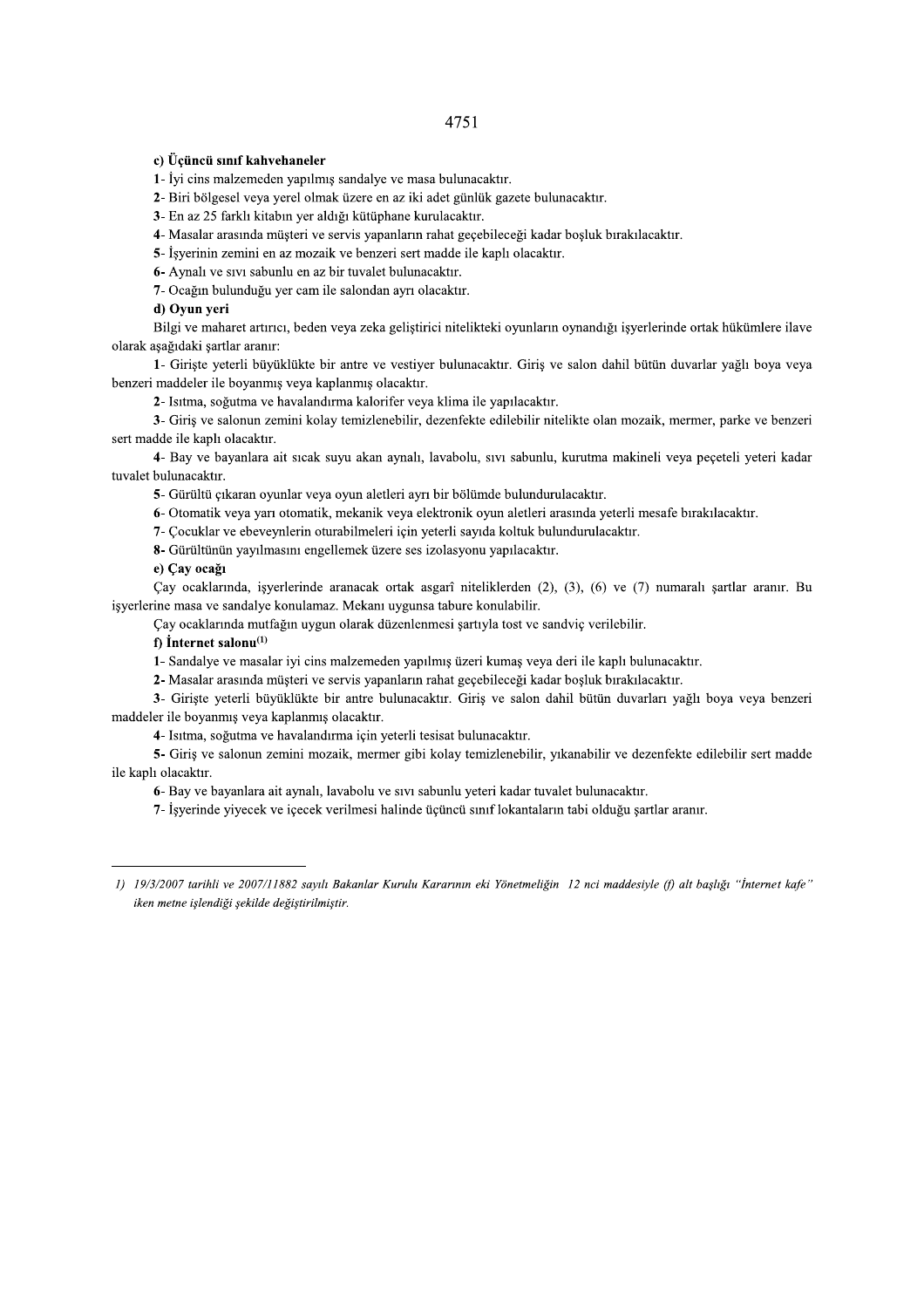8- (Değişik: 19/3/2007-2007/11882 K.) İşyerinde mekanik ve elektronik oyun alet ve makineleri bulunamaz.

9- (Değişik: 19/3/2007-2007/11882 K.) İşyerlerinde sürekli güncellenen filtre programı kullanılması zorunludur.

10- (Ek: 29/6/2010 - 2010/671 K.) İnternet salonlarında her türlü televizyon yayını yasaktır.

**F-PASTANELER** 

Pastanelerde ortak hükümlere ilave olarak, sınıflarına göre aşağıdaki şartlar aranır:

a) Birinci sınıf pastaneler

1- Ustalık belgesi bulunan en az iki personel bulunacaktır.

2- Mutfak; hazırlama, pişirme ve bulaşık yıkama yeri olmak üzere üç bölümden oluşacaktır. Bulaşık yıkamak için sıcak ve soğuk su tesisatı bulunacaktır.

3- Giriş ve salon dahil bütün duvarları yağlı boya veya benzeri maddeler ile boyanmış veya kaplanmış olacaktır.

4- Isıtma, soğutma ve havalandırma kalorifer veya klima ile yapılacaktır.

5- Giriş ve salonun zemini ahşap parke, seramik veya mermer gibi kolay temizlenebilir, yıkanabilir ve dezenfekte edilebilir nitelikte olan sert madde ile kaplanacaktır.

6- Masalar üzerinde iyi cins örtü ve peçete bulunacaktır.

7- Kullanılan masalar üzerinde kristal, seramik veya porselen tablalar olacaktır.

8- Bay ve bayanlara ait sıcak suyu akan aynalı, lavabolu, sıvı sabunlu, kurutma makineli veya peçeteli ayrı tuvaletler bulunacak, çocuk temizliği yapılmak üzere çocuk odası ve çocuk tuvaleti bulunacaktır.

9- Mutfağın dışarıya açılan pencere ve kapılarında sineklik telleri bulunacaktır.

10- Garsonlar ve çalışanlar işyerinin belirlediği özel kıyafeti giyecektir.

11- Müşteri kapasitesine yeterli bankolu vestiyer bulunacaktır.

#### b) İkinci sınıf pastaneler

1- Ustalık belgesine sahip en az bir personel bulunacaktır.

2- Mutfak; hazırlama, pişirme ve bulaşık yıkama yeri olmak üzere üç bölümden oluşacaktır. Bulaşık yıkamak için sıcak ve soğuk su tesisatı bulunacaktır.

3- Zemin, seramik veya mermer gibi kolay temizlenebilir, yıkanabilir ve dezenfekte edilebilir sert madde ile kaplı olacaktır

4- Isıtma, soğutma ve havalandırma için yeterli tesisat bulunacaktır.

5- Masalar üzerinde örtü ve peçete bulunacaktır.

6- Mutfak salondan ayrı bir yerde olacak ve mutfağın dışarıya açılan kapı ve pencerelerinde sineklik telleri bulunacaktır.

7- Bay ve bayanlara ait aynalı, lavabolu, sıvı sabunlu yeteri kadar tuvalet bulunacaktır.

c) Üçüncü sınıf pastaneler

1- Ustalık belgesi bulunan en az bir personel bulunacaktır.

2- Mutfak; hazırlama, pişirme ve bulaşık yıkama yeri olmak üzere üç bölümden oluşacaktır.

3- Zemin seramik, mermer veya mozaik gibi kolay temizlenebilir, yıkanabilir ve dezenfekte edilebilir sert madde ile kaplı olacaktır.

4- Havalandırma en azından aspiratörle sağlanacaktır.

5- Bay ve bayanlara ait aynalı, lavabolu, sıvı sabunlu yeteri kadar tuvalet bulunacaktır.

# G- GAZINO, DANS SALONU, DISKOTEK, PAVYON, TAVERNA, AÇIK HAVA GAZINOSU, BAR, KOKTEYL SALONU VE BENZERİ EĞLENCE YERLERİ

Gazino, dans salonu, diskotek, pavyon, taverna, açık hava gazinosu, bar, kokteyl salonu ve benzeri eğlence yerlerinde ortak hükümlere ilave olarak aşağıdaki şartlar aranır: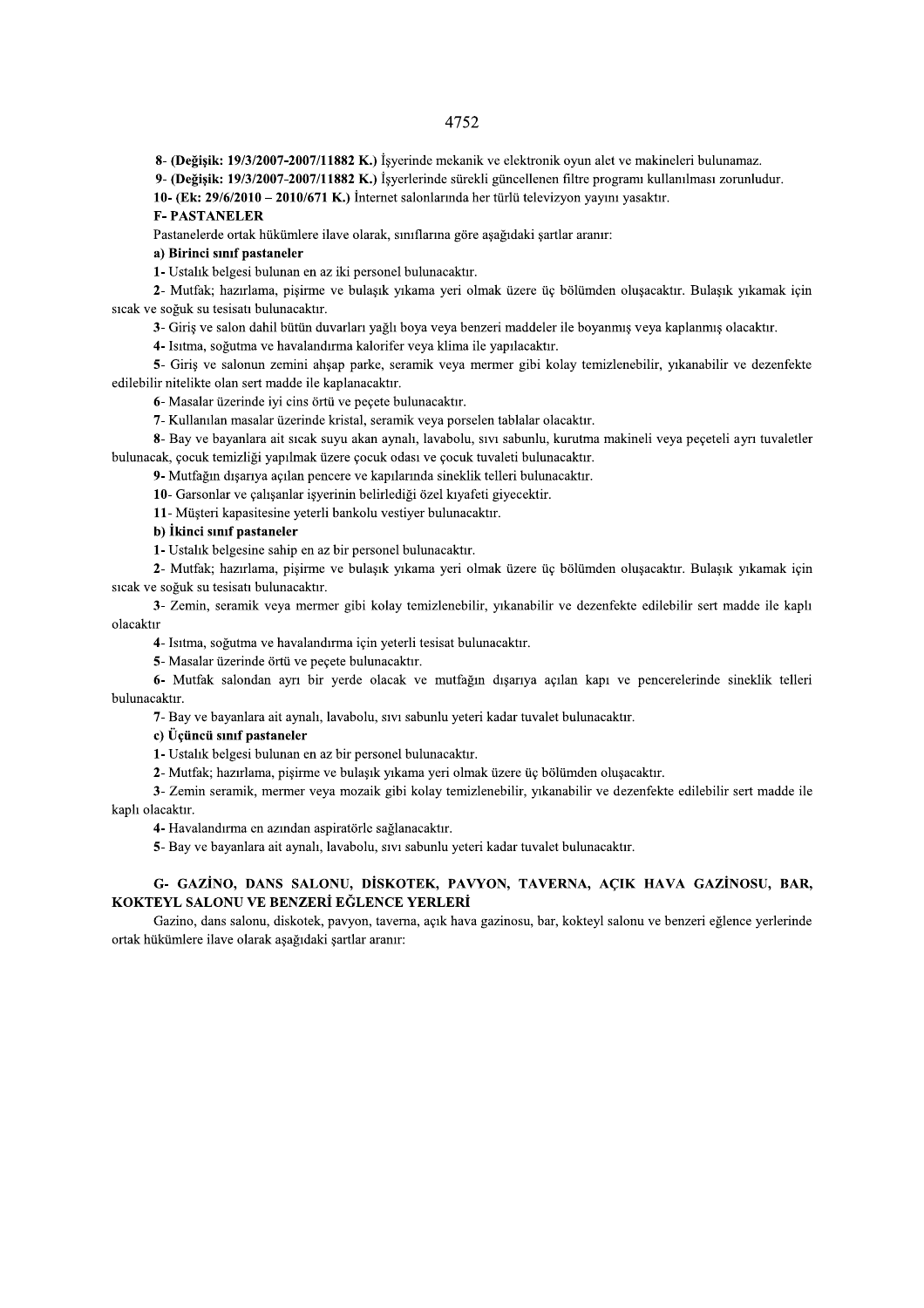# 4753  $\mathfrak{S}$

## a) Birinci sinif gazino, dans salonu, diskotek, pavyon, taverna, açık hava gazinosu, bar,

2- Giriş ve salon dahil bütün duvarlar yağlı boya veya benzeri maddeler ile boyanmış veya kaplanmış olacaktır.

3- Isitma, soğutma ve havalandırma kalorifer veva klima ile yapılacaktır.

20) Birinci sınıf gazino, dans salonu, diskotek, pavyon, taverna, açık hava gazinosu, bar, kokteyl salonu 1- Mutfak bulunan gazino, dans salonu, diskotek, pavyon, taverna, açık hava gazinosu, bar, kokteyl salonunda birinci 4- Giriş ve salonun zemini ahşap parke, seramik veya mermer gibi kolay temizlenebilir, yıkanabilir ve dezenfekte edilebilir sert madde ile kaplanacaktır.

5- Masalar üzerinde iyi cins örtü ve peçete bulunacaktır.

6- Kullanılan masalar üzerinde kristal, seramik veya porselen tablalar olacaktır.

7- Bay ve bayanlara ait sıcak suyu akan aynalı, lavabolu, sıvı sabunlu, kurutma makineli veya peçeteli ayrı tuvaletler bulunacaktır.

8- Mutfağın dışarıya açılan pencere ve kapılarında sineklik telleri bulunacaktır.

9- Garsonlar ve çalışanlar işyerinin belirlediği özel kıyafeti giyecektir.

10- Müsteri kapasitesine yeterli bankolu vestiyer bulunacaktır.

11- Girişte boy aynası bulunacaktır.<br>12- Sanatçıların hazırlık yapmaları için sahne ile irtibatlı sıcak su ve lavabolu soyunma odaları bulunacaktır.

### b) İkinci sınıf gazino, dans salonu, diskotek, pavyon, taverna, açık hava gazinosu, bar, kokteyl salonu

7- Bay ve bayanlara ait sıcak suyu akan aynalı, lavabolu, sıvı sabunlu, kurutma makineli veya peçeteli ayrı tu<br>
8- Mutfağın dışarıya açılan pencere ve kapılarında sineklik telleri bulunacaktır.<br>
9- Garsonlar ve çalışanlar

10- Müşteri kapasitesine yeterli bankolu vestiyer bulunacaktır.<br>
11- Girişte boy ayınası bulunacaktır.<br>
12- Sanatçıların hazırlık yapmaları için sahne ile irtibatlı sıcak su ve lavabolu soyunma odaları bulunacaktır.<br>
12- S 2- Zemin, seramik veya mermer gibi kolay temizlenebilir, yıkanabilir ve dezenfekte edilebilir sert madde ile kaplı olacaktır.<br>3- Masalar üzerinde örtü ve peçete bulunacaktır.

4- Bay ve bayanlara ait aynalı, lavabolu, sıvı sabunlu yeteri kadar tuvalet bulunacaktır.

5- Girişte salonun büyüklüğüyle orantılı bir antre bulunacaktır.

6- Giriște vestiyer bulunacaktır.

7- Havalandırma klima ile yapılacaktır.

8- Sanatçıların soyunmaları, makyaj ve benzeri hazırlıkları için uygun bir yer bulunacaktır.

9- Orkestra yeri ve dans pisti bulunacaktır.

10- Gazinonun salondan ayrı bir yerinde hizmetliler için bir soyunma yeri bulunacaktır.

# H-TİYATRO, SİNEMA, DÜĞÜN SALONLARI, SİRK, LUNAPARKLAR VE GÖSTERİ MERKEZLERİ

Tiyatro, sinema, düğün salonları, sirk, lunapark ve gösteri merkezlerinde ortak hükümlere ilave olarak aşağıdaki sartlar aranır: 9 - Orkestra yeri ve dans pisti bulunacaktır.<br>
10 - Gazinonun salondan ayın bir yerinde hizmetliler için bir soyunma yeri bulunacaktır.<br>
11 - IIYATRO, SİNEMA, DÜĞÜN SALONLARI, SİRK, LUNAPARKLAR VE GÖSTERİ MERKEZLERİ<br>
Tiyat

# a) Birinci sinif tiyatro, sinema ve gösteri merkezi

olan mesafesi en az 90 cm, sahneye paralel olan yollar en az bir metre ve sahneye dik olan yollar en az 150 cm olacaktır.

2- Salon ve balkon için ayrı ayrı her 400 koltuk için iki bay ve iki bayan olmak üzere en az dört tuvalet bulunacak, tuvalet sayısı kadar lavabo bulunacaktır.

3- Bekleme salonunun ve balkonun tuvaletler ile doğrudan doğruya irtibatı yok ise, bu bölümde en az bir bayan ve bay tuvaleti bulunacaktır.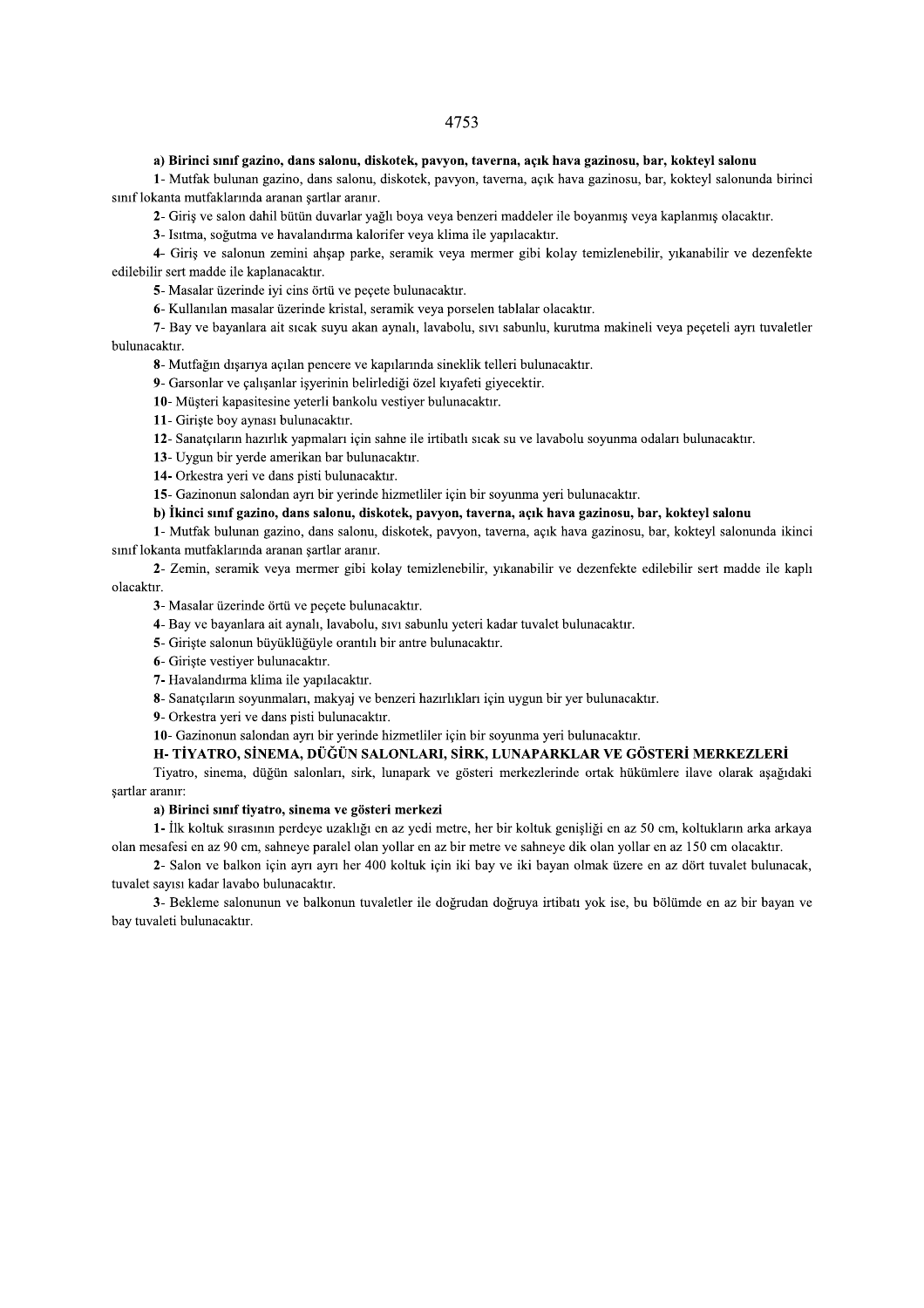4- Salon, birinci, hususî ve balkon olarak üç bölüme ayrılacak ve bu bölümlerin her birinin en az 90 cm genişliğinde dışarıya doğru açılan en az iki giriş ve çıkış kapısı bulunacaktır.

5- Çıkış ve acil çıkış kapıları kırmızı uyarma ışık tertibatı ile belirlenecektir.

6- Şehir cereyanı kesildiğinde aydınlatma sağlamak üzere ve derhal devreye girebilecek yeter güçte jeneratör bulunacaktır.

7- Isitma ve havalandırma merkezi sistem kalorifer veya klima ile yapılacaktır.

8- Giris holü:

8.1- Zemini mozaik, üst tarafı dahil en az yağlı boya olacaktır.

8.2- Giriş ve çıkış kapıları ayrı olacak ve sinemanın kapasitesine göre artırılacaktır.

9- Bekleme salonunda yeteri kadar oturulacak yer bulunacaktır.

10- Salonda bir büfe bulunacaktır.

11- Salon ve balkon:

11.1- Duvarlar ses geçirmez ve akustiği sağlayacak, giriş ve çıkışlar ise ses ve ışık geçirmeyecek şekilde olacaktır.

11.2- Koltuklar ortopedik, deri veya kumaştan iyi cins malzeme ile kaplı olacak ve ayrıca kol dayama yerleri bulunacaktır.

11.3- Loca mevcut ise bu kısımlar salon ve balkon niteliklerine uygun olacak ve ayrıca askılığı bulunacaktır.

b) İkinci sınıf tiyatro, sinema ve gösteri merkezi

1- Sahne, sinemaskop filmler gösterilmesine uygun şekilde ve büyüklükte yapılmış olacaktır.

2- Makine dairesi:

2.1- Projesine uygun tamamen kagir olacak, makinistin herhangi bir tehlike anında burayı terk etmesi için ikinci bir kapısı bulunacaktır.

2.2- Herhangi bir yangın halinde alevlerin tehlikesini azaltmak için makine dairesinin kapı ve pencerelerinin dış tarafından 50 cm genişliğinde sağlı sollu saçtan bir markiz bulunacaktır.

2.3- Makine dairesindeki baca ve pencereler bu bölümün havalandırmasına yeterli nitelikte olacaktır.

3- Giris ve salonun zemini ahsap parke, seramik veya mermer gibi kolay temizlenebilir, yıkanabilir ve dezenfekte edilebilir sert madde ile kaplanacaktır.

4- Bay ve bayanlara ait sıcak suyu akan aynalı, lavabolu, sıvı sabunlu, kurutma makineli veya peçeteli yeteri kadar tuvalet bulunacaktır.

### c) Acık hava sineması

1- Etrafinın duvarla ya da başka malzeme ile çevrilmesi halinde, buralarda göz estetiğini bozmayacak malzeme kullanılacaktır.

2- Sahne, kapalı sinemalardaki esaslara uygun olacaktır.

- 3- Sahne, bahçenin her tarafından gözükecek şekilde düzenlenecektir.
- 4- Bay ve bayanlara ait ayrı ayrı, aynalı, lavabolu, sıvı sabunlu yeteri kadar tuvalet bulunacaktır.

5- Büfe ve çay ocağı bulunacaktır.

6- Yedek jeneratör bulunacaktır.

# d) Düğün salonu

- 1- Giris ve çıkış kapıları ayrı ayrı olmak üzere en az ikiser adet olacaktır.
- 2- Yangın çıkış kapısı dışa açılır ve çift kanatlı olacaktır.

3- Salondan ayrı uygun bir yerde bay ve bayanlara ait ayrı ayrı, aynalı, lavabolu, sıvı sabunlu yeteri kadar tuvalet bulunacaktır.

4- Giriște bankolu vestiyer ve boy aynası olacaktır.

5- Isıtma kalorifer veya klima sistemiyle olacaktır.

6- Havalandırma klima ile yapılacaktır.

7- Salonda orkestra yeri ile oyun pisti olacaktır.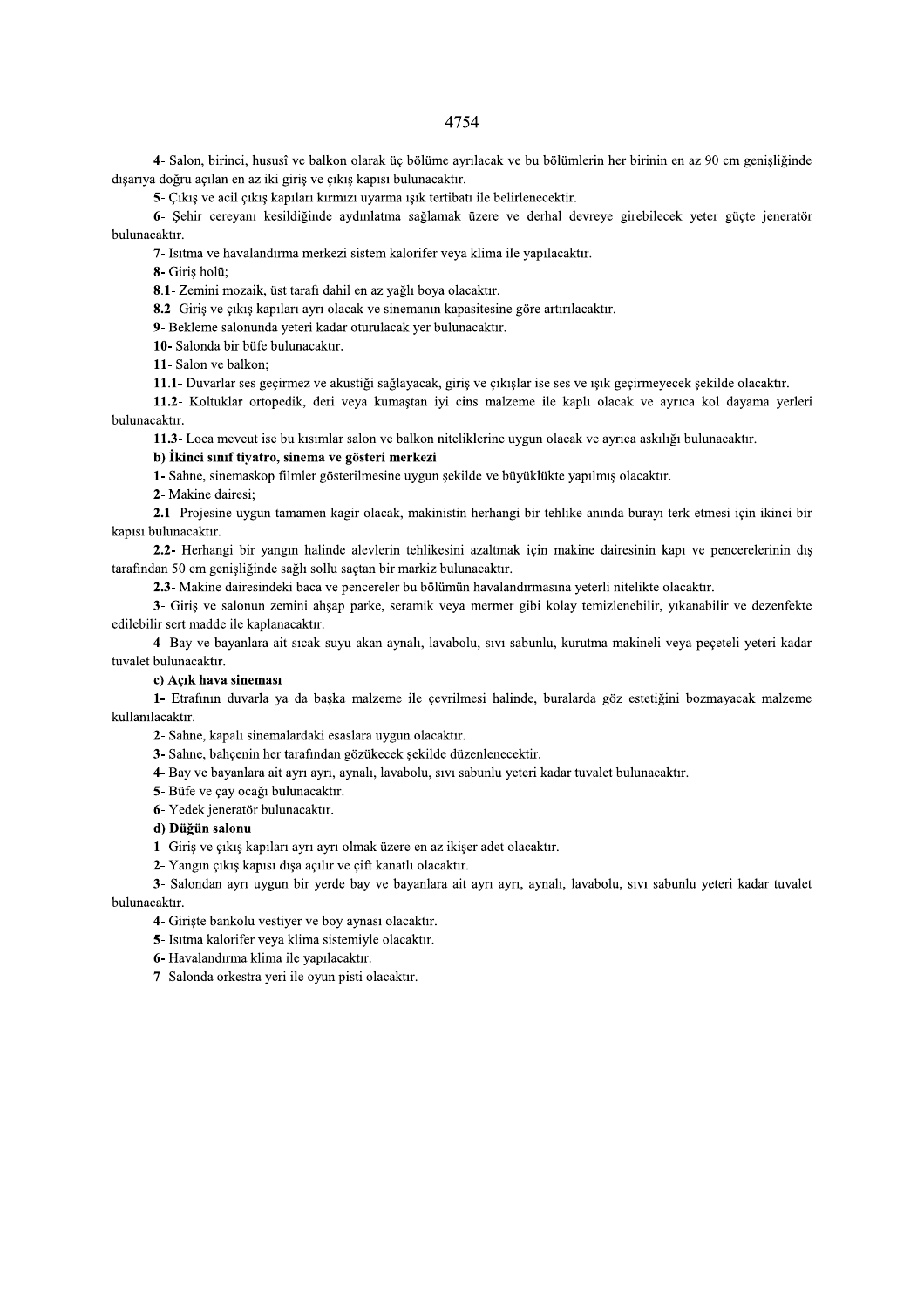8- Çalışanlar, sanatçılar ve gelin ile damat için soyunup giyinmeye elverişli ayrı ayrı odalar bulunacaktır.

9- Servis odası bulunacaktır.

10- Salonun dışında işçilerin soyunma dolapları bulunacaktır.

11- Zeminler kolay temizlenebilir özellikte olacaktır.

12- Mutfak, salondan ayrı bir yerde olacak ve mutfağın dışarıya açılan kapı ve pencerelerinde sineklik telleri bulunacaktır.

## e) Sirkler ve lunaparklar

1- Sirk ve lunaparkta bulunan oyun ve eğlence makinelerinin kontrol ve bakımından sorumlu olmak üzere, teknik bilgi ve yeterliğe sahip en az bir mühendis ve bir teknisyen bulunacaktır.

2- Hareket eden makine ve oyun araçlarında emniyet kemeri bulundurulacaktır.

3- Can ve mal emniyeti için gerekli tedbirler alınacaktır.

4- Elektrik kesilmesinde otomatik devreye girecek yeterli kapasiteye sahip jeneratör bulunacaktır.

5- Bay ve bayanlar için ayrı, sıvı sabunlu, yeter sayıda tuvalet ve aynalı lavabo bulunacaktır.

6- Zemin toz kaldırmayacak uygun malzeme ile kaplanacaktır.

7- Bilgi ve zeka geliştirici, yetenek ve maharete dayanan oyunlar dışında kumar ve benzeri şans oyunları ovnatılmavacaktır.

8- Sirklerde oturma yerleri uygun nitelikte olacaktır.

9- Sirk ve lunaparklarda bulunan isyeri niteliğindeki yerler benzer isyerlerinde aranan sartları taşıyacaktır.

# **I-OTEL VE PANSIYONLAR**

Otel ve pansiyonlarda ortak hükümlere ilave olarak, sınıflarına göre aşağıdaki şartlar aranır:

## a) Birinci sınıf otel

1- Isitma, soğutma ve havalandırma, odalar dahil kalorifer veya klima ile yapılacaktır.

2- Bütün odalarda sürekli sıcak su bulunacaktır.

3- Zemin ahşap parke, seramik veya mermer gibi kolay temizlenebilir, yıkanabilir ve dezenfekte edilebilir madde ile kaplanacaktır.

4- Giris ve salonlarda duvarlar alcı sıva, mermer veva lambri olacaktır.

5- Işıklandırma abajur, kristal, avize, aplik veya gizli ışık tertibatı ile yapılacaktır.

6- Bankolu bir müracaat yeri, telefon santrali ve vestiyer bulunacaktır.

7- Vestiyer duvarları lambri veya benzeri malzeme ile kaplı olacaktır.

8- Otel santraline bağlı olmayan kabinli bir telefon bulunacaktır.

9- Bekleme salonlarındaki koltuk, sehpa ve benzeri eşya iyi cins malzemeden yapılmış olacaktır.

10- Bekleme salonunda ve odalarda uydu yayını yapan televizyon sistemi bulunacaktır.

11- Dinlenme salonları;

11.1- Biri zemin katında olmak üzere en az iki salonu bulunacaktır.

11.2- Işıklandırma kristal avize, aplik veya gizli ışık tertibatı ile sağlanacaktır.

11.3- Mobilya iyi cins malzemeden olacaktır.

11.4- Pencerelerde iyi cins kumas ve tül perdeler olacaktır.

11.5- Salonlardan birinde orkestra yeri televizyon ve bar bulunacaktır.

11.6- Masa ve sehpalarda cam, porselen veya seramik tablalar olacaktır.

12- Otel, zemin hariç üç kattan fazla ise asansör bulunacaktır.

13- Katlarda servis odaları bulunacaktır.

14- Katlarda her 20 odaya en az 1 adet olmak üzere, bay ve bayanlara ait aynalı, fayanslı, lavabolu, sıvı sabunlu ayrı alaturka tuvaletler bulunacaktır.

## 15-Odalar:

15.1- Banyolu ve tuvaletli olacaktır.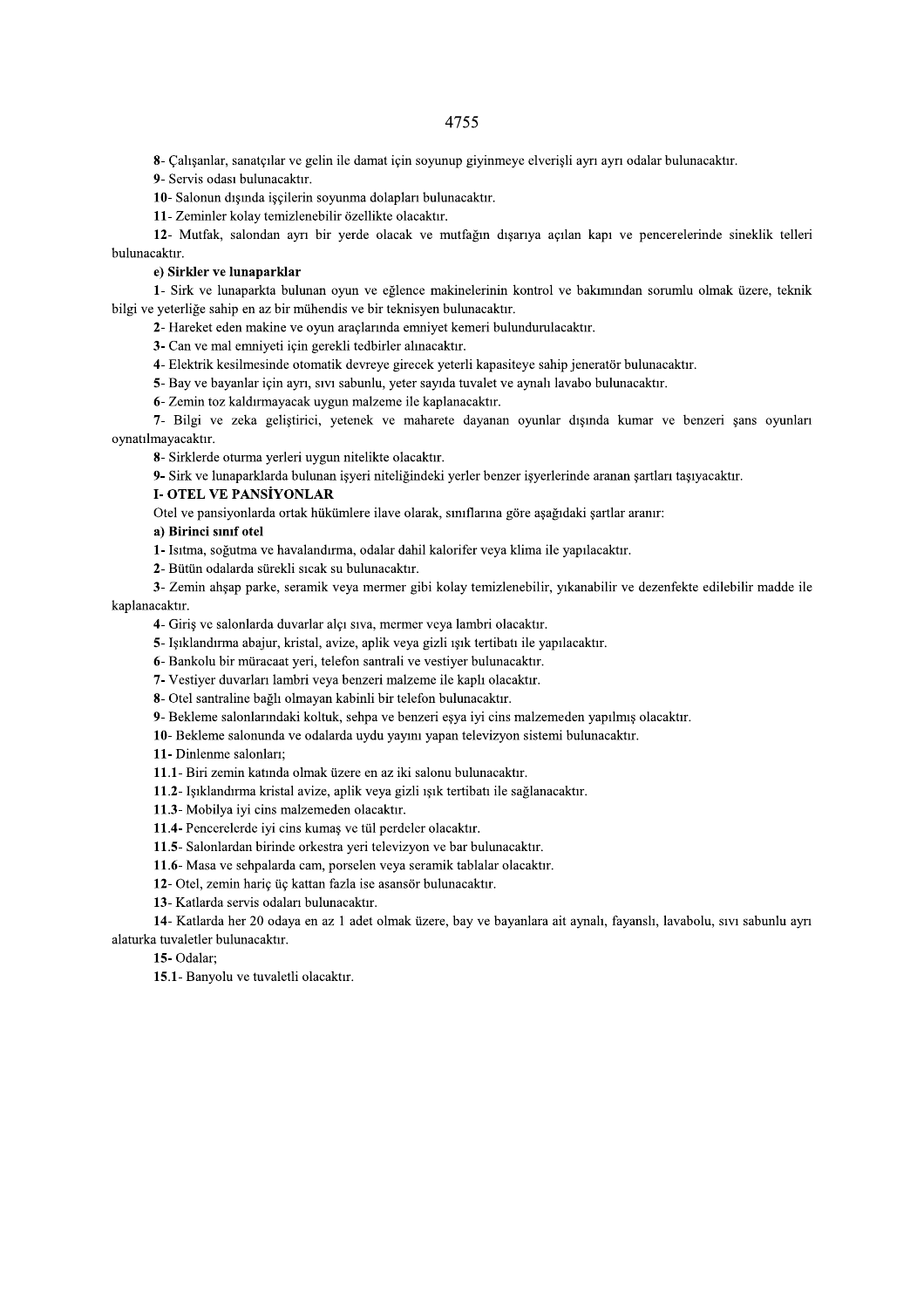15.2- Odaların % 20'si daire şeklinde olacaktır.

15.3- Işıklandırma gözü yormayacak şekilde olacak, abajurlu okuma lambası, santral ile bağlantılı telefon bulunacaktır.

15.4- Tercihen gömme gardırop, şifoniyer, bavul masası, tuvalet, boy aynası, koltuk ve sehpalar bulunacaktır.

15.5- Yatak ortopedik, yatak takımları iyi cins keten veya benzeri, yorganlar yarım kuş tüyü, yastıklar biri kuş tüyü olmak üzere iki adet olacak ve iyi cins battaniyeler bulunacaktır

15.6- Süit odalar; yatak, oturma odası, banyo olmak üzere en az üç kısım olacaktır.

15.7- Oturma odasında yeteri kadar koltuk ve sehpalardan başka, bir çalışma masası, masa lambası, bir radyo ve televizyon bulunacaktır.

16- Banyolar;

16.1- Küvet gömme olacaktır.

16.2- Alafranga tuvaletli, aynalı, fayanslı, lavabolu, havalandırma tesisatlı olacaktır.

16.3- Duşlu odalarda havalandırma, merkezi sistem veya klima ile sağlanacaktır.

17- Tuvaletlerin zemin ve duvarları kolay temizlenebilir, yıkanabilir ve dezenfekte edilebilir nitelikte olan birinci kalite mermer, seramik ve benzeri malzemeden olacaktır.

18- Birinci sınıf lokanta niteliğinde lokantası ve mutfağı bulunacaktır.

19- Birinci sınıf niteliğinde bay ve bayan berber salonu, manikürcü, sağlık ve fen koşullarına uygun çamaşırhanesi ve ütü yeri bulunacaktır.

20- Malzemelerin girmesi için ayrı bir servis kapısı, otoparkı olacaktır.

21- En az 150 cm genişliğinde yangın merdiveni bulunacaktır.

### b) İkinci sınıf otel

1- Isitma odalar dahil kalorifer veya klima ile yapılacaktır.

2- Bütün odalarda sürekli sıcak su bulunacaktır.

3- Zemin ahşap parke, seramik veya mermer gibi malzeme ile kaplanacaktır.

4- Giriş ve salonlarda duvarlar alçı sıva veya lambri olacaktır.

5- Bankolu bir müracaat veri, telefon santralı ve vestiver bulunacaktır.

6- Vestiyer duvarları lambri veya benzeri malzeme ile kaplı olacaktır.

7- Dinlenme salonu,

7.1- En az bir dinlenme salonu bulunacaktır.

7.2- Mobilva ivi cins malzemeden olacaktır.

7.3- Pencerelerde iyi cins kumaş ve tül perdeler olacaktır.

7.4- Salonda orkestra yeri ve uydu yayını alan televizyon bulunacaktır.

7.5- Masa ve sehpalarda cam, porselen veya seramik tablalar olacaktır.

7.6- Dinlenme salonlarındaki koltuk, sehpa ve benzeri eşya iyi cins malzemeden yapılmış olacaktır.

7.7- Klimalı soğutma sistemi olacaktır.

8-Odalar:

8.1- En az yarısı banyolu ve tuvaletli olacaktır.

8.2- En az % 10'u daire olacaktır.

8.3- Işıklandırma gözü yormayacak şekilde olacak, santrale bağlı telefon olacaktır.

8.4- Gardirop, şifoniyer, ayna, koltuk ve sehpalar bulunacaktır.

8.5-Yatak ortopedik, yatak takımları iyi cins olacaktır.

8.6- Oturma odasında yeteri kadar koltuk ve sehpalardan başka, bir çalışma masası, masa lambası, bir radyo ve televizyon olacaktır.

8.7- Dairelerde, yatak odası, banyo ve tuvalet olacaktır.

9- Katlarda yeteri kadar banyo ve tuvalet bulunacaktır.

10- Tuvalet ve banyolar kolay temizlenebilir, yıkanabilir ve dezenfekte edilebilir malzeme ile kaplı olacaktır.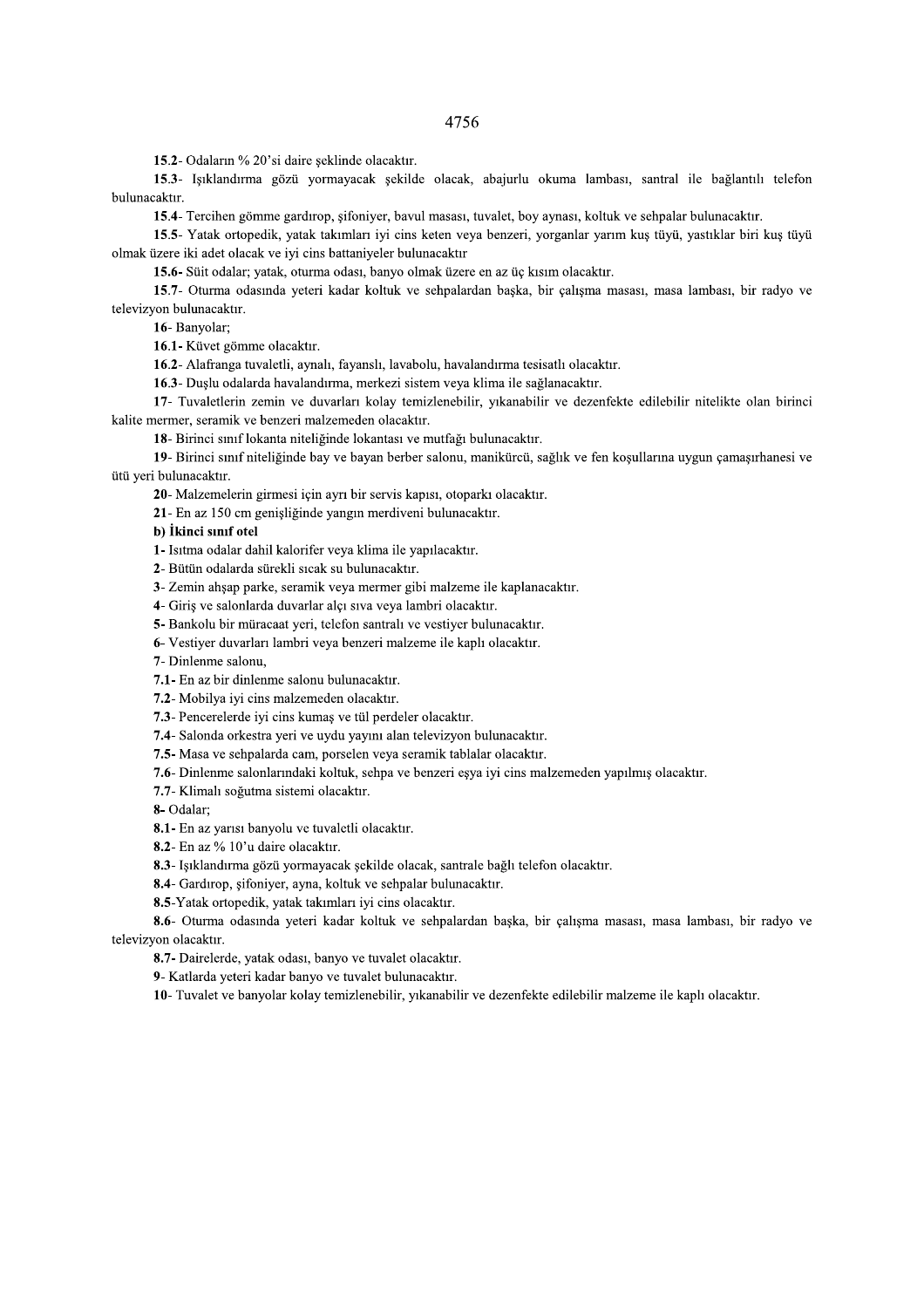11- Yemek verilmesi halinde, ikinci sınıf lokanta niteliğinde lokantası ve mutfağı bulunacaktır.

12- Odalarda yatak sayısı her beş metrekareye bir olmak üzere en fazla iki adet olacaktır.

13- Tuvaleti olmayan odalarda aynalı lavabo bulunacaktır.

14- En az 150 cm genişliğinde yangın merdiveni bulunacaktır.

# c) Üçüncü sınıf otel ve pansiyon

1- Isitma odalar dahil kalorifer veya soba ile yapılacaktır.

2- Zemin en az mozaik gibi malzeme ile kaplanacaktır.

3- Giriş ve salonlarda duvarlar alçı sıva, plastik veya yağlı boya ile kaplı olacaktır.

4- Müracaat yeri ve vestiyer bulunacaktır.

5- Dinlenme salonunda yeterli sayıda masa, sandalye ve televizyon bulunacaktır.

6- Dinlenme salonlarındaki koltuk, sehpa ve benzeri eşya iyi cins malzemeden yapılmış olacaktır.

7- Odalarda;

7.1- En az % 20'si banyolu ve tuvaletli olacaktır.

7.2- Gardirop, ayna, sandalye ve sehpa bulunacaktır.

7.3- Yatak ortopedik, yatak takımları iyi cins olacaktır.

8- Katlarda her 10 yatağa bir banyo ve tuvalet bulunacaktır.

9- Tuvalet ve banyolar kolay yıkanabilir ve dezenfekte edilebilir nitelikte olacaktır.

10- Yemek verilmesi halinde üçüncü sınıf lokanta niteliğinde lokantası ve mutfağı bulunacaktır.

11- Odalarda yatak sayısı her beş metrekareye bir olmak üzere en fazla üç adet olacaktır.

# J- (Ek: 29/6/2010 - 2010/671 K.) GÜZELLİK SALONLARI<sup>(1)</sup>

Güzellik salonları için ortak hükümlere ilave olarak asağıdaki sartlar aranır:

1- Salonun zemini düz, pürüzsüz, dezenfeksiyona uygun ve kolayca temizlenebilir özellikte döşenmiş olacaktır. Birim ve bölümler faaliyet alanlarının özelliğine göre beton, alçıpan, suntalam ve benzeri malzemelerle yapılmış bölmeler ile birbirinden ayrılacak, tüm birimlerde havalandırma ve aydınlatma yeterli olacak sekilde sağlanacaktır.

2- Isitma, soğutma ve havalandırma kalorifer veya klima ile yapılacaktır.

3- Giriş ve salon dahil bütün duvarları yağlı boya veya benzeri maddeler ile boyanmış veya kaplanmış olacaktır.

4- İçerisinde işlemlerin gerçekleştirileceği cilt (yüz ve boyun) bakım birimi, epilasyon/depilasyon birimi, vücut bakım birimi, el ve ayak bakım birimi, bronzlaştırma birimi ile makyaj biriminden en az birinin bulunması zorunlu olmakla birlikte isteğe bağlı olarak kuaför birimi de bulundurulabilecektir. İçerisine yatak konulacak birim 6 m<sup>2</sup>'den küçük olmayacak ve birimlerin özelliğine göre mekanlar, müstakil ya da ortak mekan halinde düzenlenecektir.

5- Kişilerin kullanımına uygun şekilde döşenmiş, kişinin karşılandığı ve yapılacak uygulama ve işlemlere kadar beklediği, içerisinde sekreterya bölümünün yer aldığı en az 15 m<sup>2</sup> büyüklüğünde bir bekleme salonu; kişilerin kullanım alanlarından izole edilmis ve atıklar için kapalı bir konteynır veya kabinin bulunduğu bir atık toplama birimi; uygulanacak işlemlerde kullanılan malzemelerin sterilizasyonunu sağlamak için kimyasal dezenfektanlar veya ısılı sterilizatörler veya UV sterilizatörlerin bulunduğu bir sterilizasyon birimi bulunacaktır.

<sup>(1) 29/6/2010</sup> tarihli ve 2010/671 savılı Bakanlar Kurulu Kararının eki Yönetmeliğin 8 inci maddesiyle (I) bölümünden sonra gelmek üzere (J) ve (K) bölümleri eklenmiş, mevcut (J), (K) ve (L) bölümleri (L), (M) ve (N) bölümleri olarak teselsül ettirilmiştir.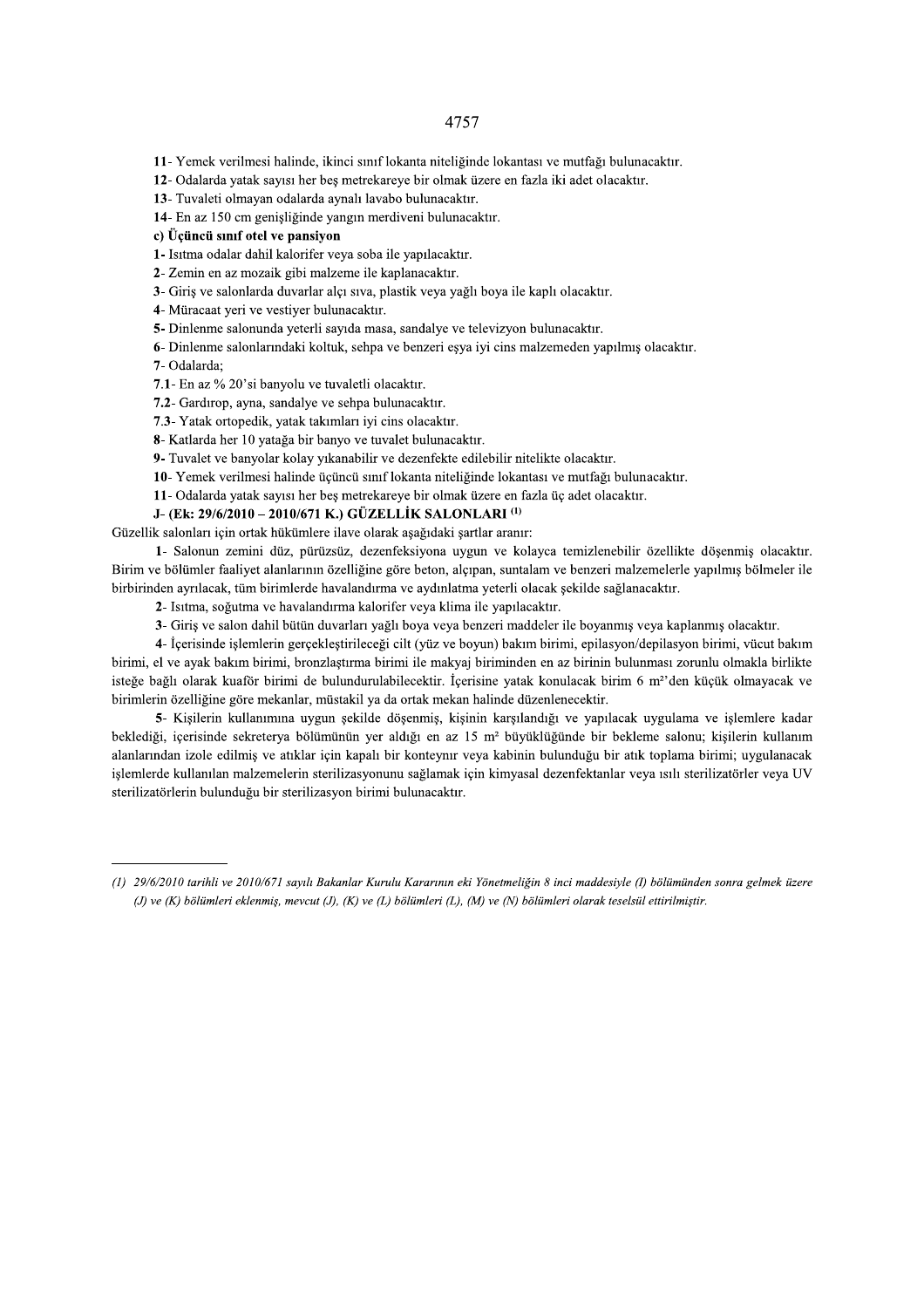6- Çalışan personelin ustalık veya kalfalık belgeleri, güzellik salonunun çalışma izniyle ilgili belgeler ve ilgili esnaf odasından onaylı ücret tarifesi bekleme salonunun görünür bir yerine asılacaktır. Ayrıca her birimin girişinde birimin adının yazılı olduğu bir tabela bulunacaktır.

7- Devamlı akar şekilde sıcak su tertibatı ve ihtiyacı karşılayacak sayıda duş bulunacaktır.

8- Bay ve bayanlar için sıcak suyu akan, aynalı, lavabolu, sıvı sabunlu, kurutma makineli veya peçeteli ayrı tuvaletler bulunacaktır.

9- Görevli personel, hizmetlerine uygun önlük veya üniforma giyecektir.

10- Güzellik salonunda, faaliyet gösterilen süre boyunca, güzellik uzmanı olan bir sorumlu müdür bulunacaktır. Sorumlu müdür, 5/6/1986 tarihli ve 3308 sayılı Mesleki Eğitim Kanunu kapsamında ilgili alanda ustalık belgesine veya bu konuda ön lisans veya lisans diplomasına ya da yurtdışındaki eğitim kurumlarından alınmış ve ilgili mevzuata göre denkliği kabul edilmis belgeve sahip kisi olacaktır. Sorumlu müdür, sadece bir salonda sorumlu müdürlük görevini üstlenebilecek ve sorumlu müdürlük yaptığı kuruluşta aynı zamanda mesleğini icra edebilecektir. Sorumlu müdür hem idari hem de uygulanan işlemlerden uygulayıcılarla birlikte sorumlu olacaktır. Sorumlu müdürün görev ve sorumlulukları şunlardır:

10.1- Açılış ve faaliyetler ile ilgili her türlü izin işlemlerini yürütmek.

10.2- İsleviste tanımlanmıs alt vapı ve hizmet kalite standartlarının korunması ve sürdürülmesini sağlamak.

10.3- Güzellik salonunun faaliyetlerinde, fiziki alt yapı, personel, cihaz ve malzemelerinde meydana gelen tüm değişiklikleri zamanında ruhsatlandırmaya yetkili makama bildirmek.

10.4- Güzellik salonunda, çalışma saatleri içerisinde hizmetlerin düzenli ve sürekli olarak yürütülmesini sağlamak, bu amacla gerekli ic denetimleri vapmak.

10.5- Güzellik salonu adına ilgili belgeleri onaylamak.

10.6- Güzellik salonunda yapılacak denetimler sırasında yetkililere gerekli bilgi ve belgeleri vermek ve denetime vardımcı olmak.

10.7- Uygulanan işlemler sırasında oluşan tıbbî atıkların usulüne uygun şekilde imha edilmesini sağlamak.

10.8- Güzellik salonunda bulunan cihaz ve malzemelerin sterilizasyonunun yapılmasını sağlamak.

10.9- Çalışan personelin bulaşıcı hastalıklar yönünden periyodik muayenelerini yaptırmak.

11 - (Ek: 5/11/2012-2012/3986 K; Değisik: 20/3/2017-2017/10085 K.) Güzellik salonlarına alınan epilasyon ve depilasyon amaclı cihazlar ile bu cihazların tasıdığı teknik özellikler yıllık olarak her yılın Aralık ayı sonu itibarıyla; yeni cihaz alınması durumunda ise on işgünü içinde, sorumlu müdür tarafından yetkili idareye ve valilik aracılığıyla il sağlık müdürlüğüne bildirilir. Güzellik salonlarında yetkili idarelerce yapılacak denetimlerde il sağlık müdürlüğü temsilcisi de yer alır. Denetimlerde foto epilasyon cihazlarının nanometre aralığını tespit etmek için joulmetre ölçüm aleti veya benzeri aletler kullanılır. (1)

12- Güzellik uzmanları, yetkili oldukları uygulamalardan ve bu uygulamalar sonucu oluşabilecek komplikasyonlardan sorumlu müdür ile birlikte sorumludur.

13- Güzellik uzmanının yapabileceği işlemler şunlardır:

13.1- Cilt (yüz ve boyun) bakım biriminde:

a. Kozmetik preparatlarla ve cihazlarla yapılan her türlü cilt temizliği uygulaması.

b. Cildin her türlü bakımlarının yapılması.

- c. Cilde cesitli ürünlerin yedirilmesi suretiyle yapılan iontoforez uygulamaları.
- d. Birimde gerçekleştirilen işlemlerin gerektirdiği masaj uygulamaları.
- e. Makyaj uygulamaları.
- f. Kozmetik amaçlı çizimle yapılan kaş şekillendirmeleri.
- g. Protez kirpik ile ilgili uygulamalar.
- h. Cilt tipine uygun ürün önerilmesi.
- 1. Myo lifting ve pasif jimnastik uygulaması.

<sup>(1) 5/11/2012</sup> tarihli ve 2012/3986 sayılı Bakanlar Kurulu Kararı ile bu Yönetmeliğin (EK-1)'inde yer alan "SIHHÎ MÜESSESELER İÇİN SINIFLARINA VE ÖZELLİKLERİNE GÖRE ARANACAK NİTELİKLER" kısmının "J- GÜZELLİK SALONLARI" bölümüne (10) numaralı alt başlıktan sonra gelmek üzere (11) numaralı alt başlık eklenmiş, mevcut alt başlıklar buna göre teselsül ettirilmiştir.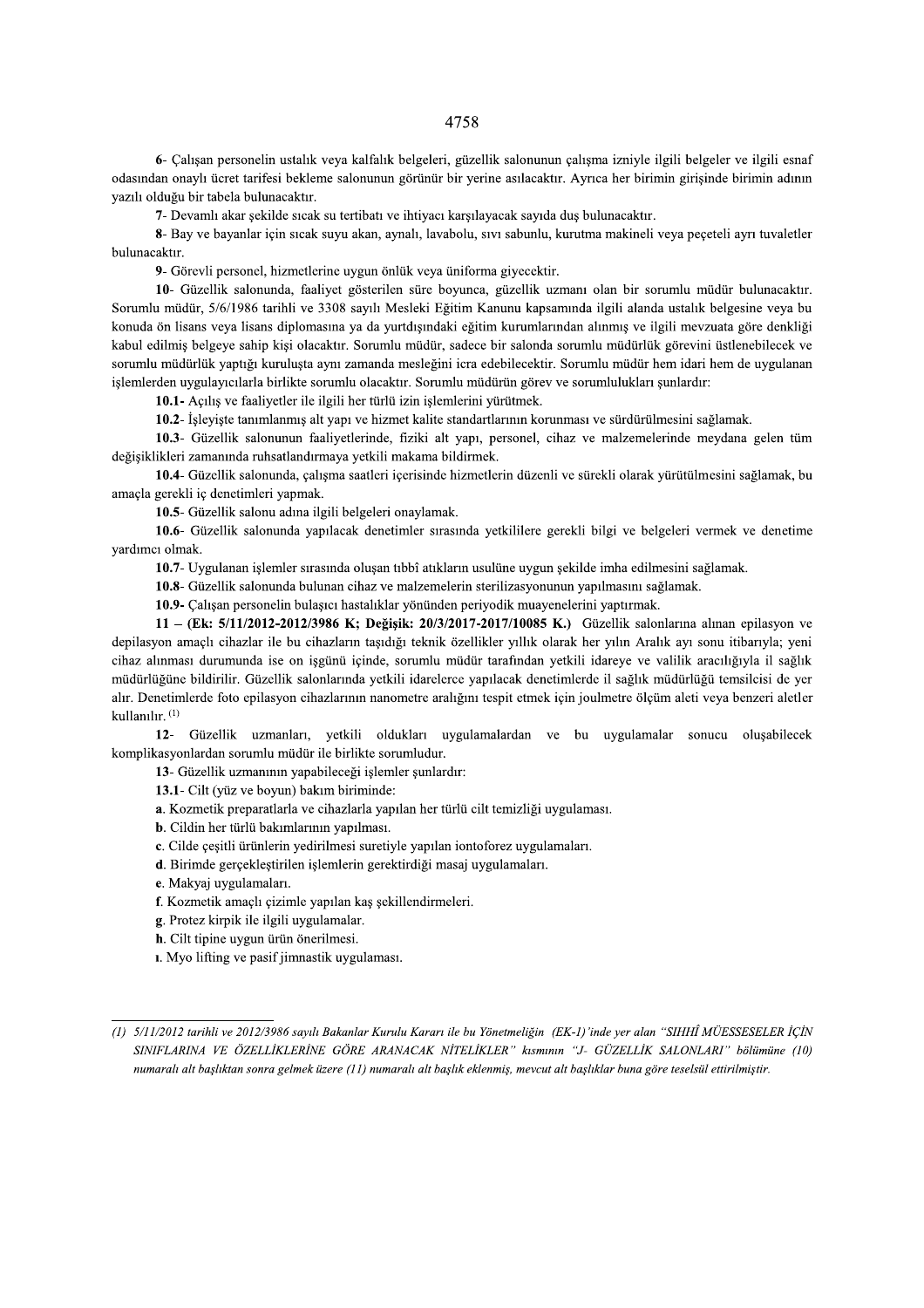j. Vakum uygulamaları.

k. Refleksofizyolojik uygulamalar.

I. Sıcak ve soğuk uygulamalar.

13.2- Epilasyon/depilasyon biriminde:

a. (Değisik: 20/3/2017-2017/10085 K.) Lazer epilasyon yöntemleri haric tıbbi cihaz kapsamına girmeyen cihazları kullanarak tıbbi amaçlı olmayan epilasyon ve depilasyon işlemleri (Epilasyon işlemini gerçekleştirecek güzellik uzmanlarının, kullanacağı epilasyon cihazıyla ilgili 3308 sayılı Kanun kapsamında alınan ustalık belgesi veya mesleki ve teknik okulların ilgili alanlarından mezun olduğunu gösterir diploma veya üniversitelerin ilgili lisans ve önlisans alan ve dalından mezun olduğunu gösterir diploma veya Meslekî Yeterlilik Kurumundan alınan meslekî yeterlilik belgesinden birisine sahip olması zorunludur. Bu diploma ve belgelerin yurtdışından alınmış olması halinde bunların ilgili mevzuata göre denkliğinin kabul edilmiş olması şarttır. Millî Eğitim Bakanlığının tanıdığı ve önceden alınmış diğer diplomalar ve kurs bitirme belgeleri müktesep hak kapsamında değerlendirilir.).

b. Ağda uygulaması.

13.3- El ve avak bakım biriminde:

a. Kozmetik preparatlar ve cihazlarla el ve ayak cildinin her türlü bakımının yapılması.

b. Manikür ve pedikür islemleri.

c. Protez tırnak uygulamaları.

d. Tırnak süsleme.

13.4- Vücut bakım biriminde:

a. Vücutta çeşitli cihazlarla yapılan selülit giderici uygulamalar.

**b**. El ve alet ile lenf drenaj uygulaması.

c. Lifting uygulaması.

d. Elektrik akım sistemleri ile bakım.

e. Oksijen ve ozon ile bakım.

f. Vakum ve basıncla bakım.

g. Isi veren cihazlarla bakım.

h. SPA bakımları.

ı. Birimde gerçekleştirilen işlemlerin gerektirdiği masaj uygulamaları.

13.5- Bronzlastırma biriminde: Bronzlastırıcı solaryum uygulamaları.

13.6- Makyaj biriminde:

a. Artistik ve plastik makyaj uygulaması.

**b**. İleri makyaj uygulamaları.

c. Kas ve kirpik sekillendirme.

d. Protez kirpik uygulaması.

14- Birimlerde bulundurulması gerekli asgari arac, gerec ve ekipmanlar sunlardır:

14.1- Cilt (yüz ve boyun) bakım biriminde:

a. Cilt bakım cihazı (Frimatör veya yüksek frekans veya vakum sprey veya iontoforez veya galvenik veya faradik akım ile kas stimülasyonu veya ultrason veya soft laser veya infraruj).

b. Vapozon (buhar/ozon cihazı).

c. Işıklı büyüteç.

d. Güzellik uzmanının kullanacağı maske ve önlük.

e. Uygulama yatağı/koltuğu ve uygulayıcı taburesi.

f. Kozmetik uygulamalarda kullanılan ürünler.

g. Ürün ve malzeme dolabı.

h. Lifting cihazları (Galvanik veya faradik akım uygulayan cihazlar ve/veya soft laser, infraruj, ultrason ve/veya vibrasyon cihazları ve/veya vakum cihazları).

1. Cilt bakım uygulamalarına yönelik çeşitli el aparatları (Maske kabı, maske firçası, tek kullanımlık spatula, el aynası, pamuk, sünger, cilt temizleme bezleri, sac için bant veya bone, haylu ve benzeri).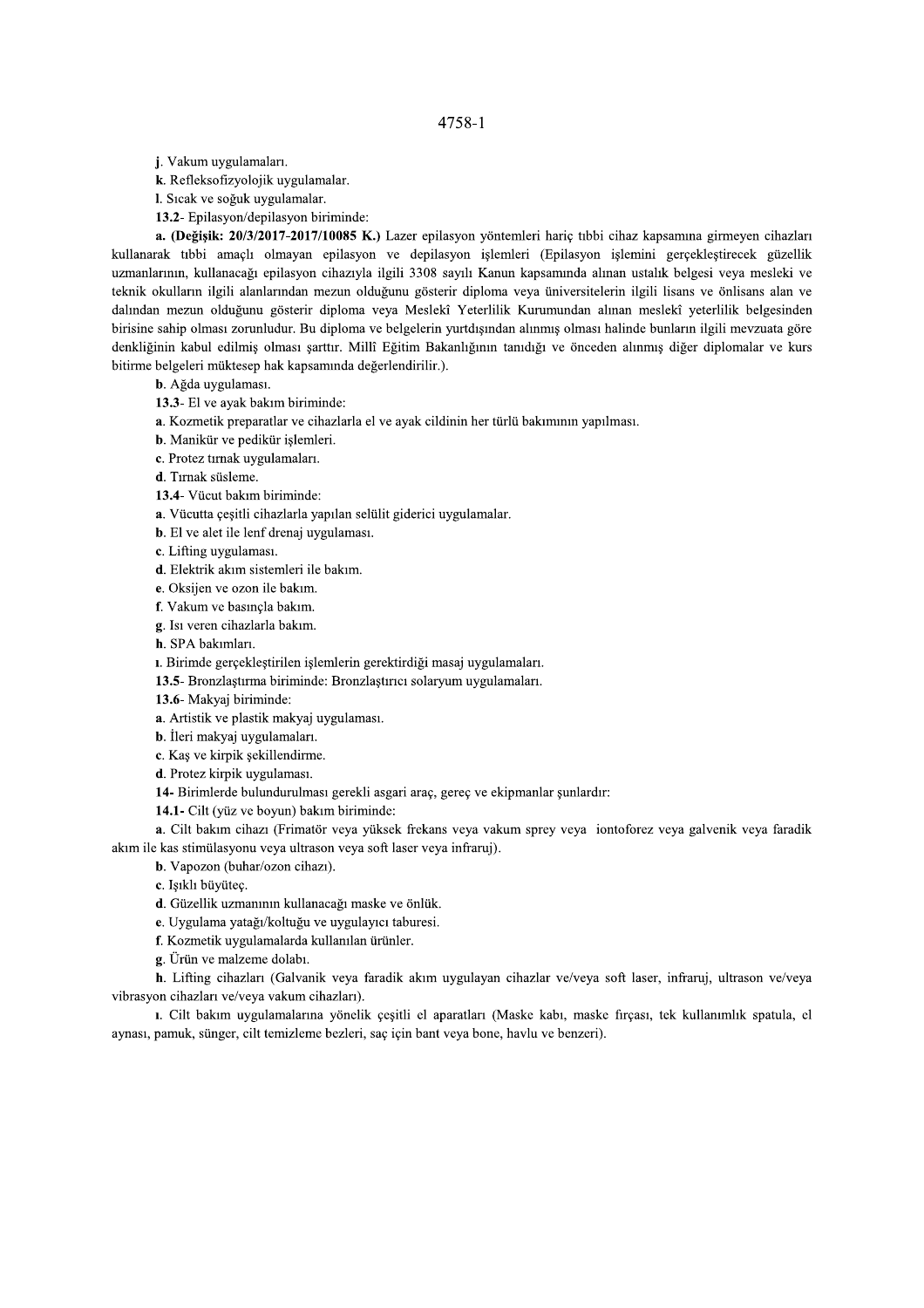14.2- Epilasyon/depilasyon biriminde:

a. Epilasyon cihazı (Termoliz Sistem ve Elektroliz Sistemleri kapsayan Blend Sistem).

**b**. Isikli büvütec.

c. Uygulama yatağı/koltuğu ve uygulayıcı taburesi.

d. Sovunma dolabı.

e. Yüzeysel cilt dezenfektanları.

f. Epilasyon ve depilasyon uygulamalarına yönelik sarf malzemeleri.

g. Kozmetik ürünler.

h. Depilasyon cihazları.

ı. Epilasyon/depilasyon uygulamalarına yönelik çeşitli el aparatları (Cımbız, makas, eldiven, maske ve benzeri).

14.3- El ve ayak bakım biriminde:

a. Uygulama yatağı/koltuğu ve uygulayıcı taburesi.

b. Pamuk, sünger veya cilt temizleme bezleri.

c. El ayak bakımı için kullanılan ürünler.

d. Manikür ve pedikür uygulamalarına yönelik çeşitli el aparatları.

14.4- Vücut bakım biriminde:

a. Elektro stimulasyon cihazı (Değişik akımlarla kas stimülasyonu yapan cihazlar ve pasif jimnastik cihazları).

b. Pressoterapi cihazı.

c. Derin 1si cihazi.

d. Ultrason cihazı.

e. Vakum cihazı.

f. İnfraruj cihazı.

g. Termostimulasyon cihazı.

h. Masaj cihazı (Vibrasyonlu cihazlar veya elektrikle çalışan vuruş yapan cihazlar veya manuel kullanılan ekipmanlar ve cihazlar).

1. Lifting cihazı (Galvanik veya faradik akım uygulayan cihazlar veya soft laser, infraruj, ultrason veya vibrasyon cihazları veya vakum cihazları).

j. Lifting ürünleri.

k. Sauna çeşitleri veya buhar odaları veya basınçlı duşlar.

I. Yüzeysel ısı veren cihaz ve ekipmanlar.

m. Hidroterapi küveti ve ekipmanları.

n. Buhar veya ozon veya aromaterapi yapan cihaz ve ekipmanlar.

o. Vücut bakımı için kullanılan ürünler (Çeşitli yosunlar veya killer veya çamurlar veya parafin ve türevleri veya vücut bakım maskeleri veya bitkisel bakım ürünleri veya aromaterapi veya gemoterapi ürünleri).

p. Uygulama yatağı/koltuğu ve uygulayıcı taburesi.

r. Soyunma dolabı.

s. Uzunluk ve çevre ölçer.

t. Tartı aleti.

u. Duş kabini.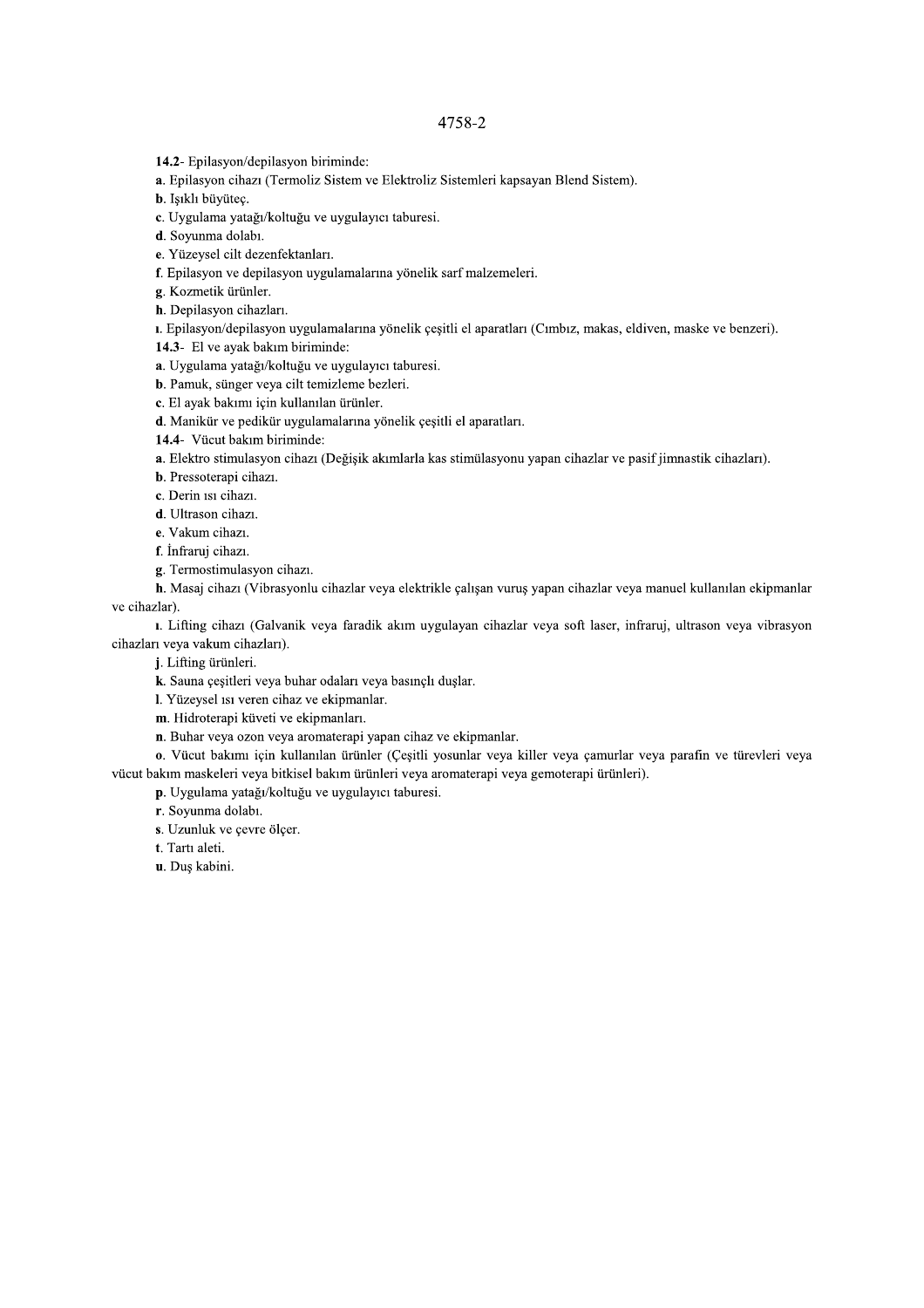14.5. Bronzlaștirma biriminde:

a. Solaryum cihazları.

b. Kişisel koruyucu gözlükler.

c. Cihazların temizliği için dezenfektanlar.

d. Sovunma dolabı.

14.6- Makyaj birimi:

a. Renkli kozmetikler.

b. Aplikatörler.

c. Takma kirpik.

d. Çizim kalemi.

e. Sterilizasyon için sıvı malzeme.

f. Makyaj uygulamalarına yönelik çeşitli el aparatları (Ayna, firça, makas, cımbız, eldiven, maske ve benzeri).

15- Güzellik salonlarında yapılacak işlemlerde güzellik uzmanının sorumluluğu altında çalışacak personel 3308 sayılı Kanun kapsamında ilgili alanda kalfalık belgesine veya Milli Eğitim Bakanlığının ilgili mevzuatına göre açılmış okullar, kurumlar ya da kurslardan alınmış diploma veya kurs bitirme belgesine yahut meslek odalarından dalında alınan kalfalık belgesine veyahut yurtdışındaki eğitim kurumlarından alınmış ve ilgili mevzuata göre denkliği kabul edilmiş belgeye sahip olacaktır.

16- Güzellik salonlarında yasak olan faaliyetler asağıda belirtilmiştir.

16.1- Güzellik salonlarının tanıtıcı reklam, tabela ve basılı belgelerinde güzellik merkezini cağrıstıracak ifadeler kullanılamaz ve açıkça "güzellik salonu" ifadesi kullanılır.

16.2- Güzellik salonlarında, kullanılan makine veya ürün ile ilgili kanıtlanmış etkilerinin dışında etki vadeden, tüketiciyi yanıltıcı reklâm faaliyetinde bulunulamaz.

16.3- Güzellik salonlarının reklam ve diğer tür tanıtım faaliyetlerinde lazer epilasyon, lazer veya IPL ile akne, cilt yenileme, vasküler damar tedavisi, pigmentli lezyon tedavisi yapılır biçiminde tanımlar kullanılamaz.

16.4- Güzellik salonunda tıp fakültesi mezunu olan biri çalışsa bile mezoterapi, akupunktur, lipoelektro gibi her türlü invazif girişimler ile tabip yetkisinde olan tıbbi işlemler yapılamaz. Beşeri tıbbi ürün tavsiye edilemez ve hastalıkların tedavisine ilişkin tavsiyelerde bulunamaz.

16.5- Güzellik salonlarında deriye veya deri altına enjeksiyonla müdahalede bulunmayı gerektiren işlemler yapılamaz.

16.6- Solaryum biriminde, bronzlaştırıcı solaryum uygulamaları dışındaki işlemler uygulanamaz.

16.7- Güzellik salonlarında, cilt bakım birimi ile vücut bakım biriminde gerçekleştirilen işlemlerin gerektirdiği masaj uygulamaları hariç masaj yapılamaz.

16.8- Güzellik salonlarında cildin bakımı ve desteklenmesine yönelik yüzeysel olarak % 30'luk oranın üzerinde alfa hidroksi asitler ve türevlerinin kullanımı suretiyle kimyasal ve bitkisel peeling uygulamaları ile cildin bakımı ve desteklenmesine yönelik mekanik peeling uygulamaları yapılamaz.

16.9- Güzellik salonlarında yetkili kurumlar tarafından üretim izni verilen veya bu kurumlardan alınan izinle ithal edilmiş olan ürünler dışında ürün bulundurulamaz, kullanılamaz veya satılamaz.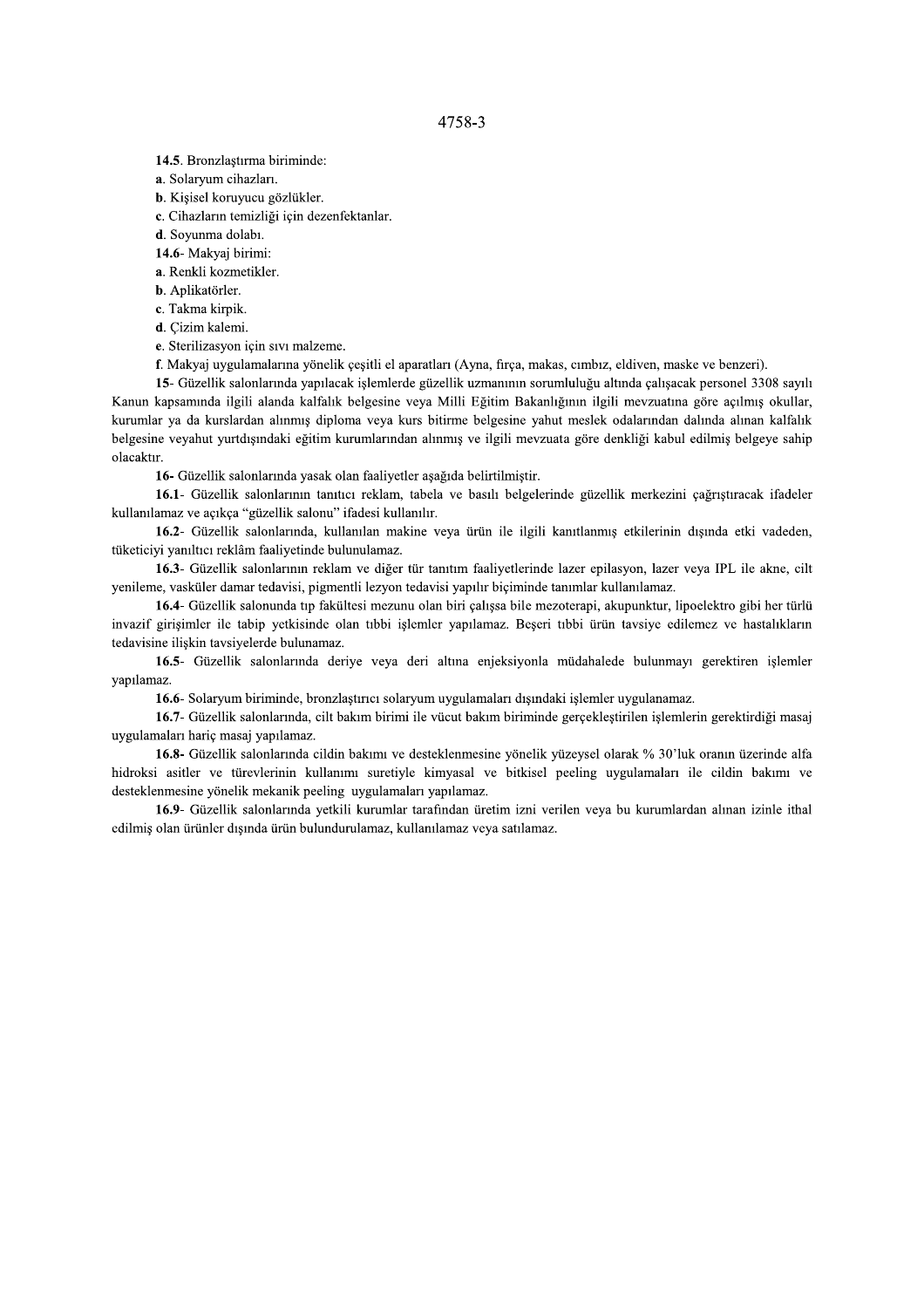# K- (Ek: 29/6/2010-2010/671 K.) MASAJ SALONLARI<sup>(1)</sup>

Masaj salonları için ortak hükümlere ilave olarak aşağıdaki şartlar aranır:

1- Salonun zemini düz, pürüzsüz, dezenfeksiyona uygun ve kolayca temizlenebilir özellikte döşenmiş olacaktır. Birim ve bölümler faaliyet alanlarının özelliğine göre beton, alçıpan, suntalam ve benzeri malzemelerle yapılmış bölmeler ile birbirinden ayrılacak, tüm birimlerde yeterli havalandırma ve aydınlatma sağlanacaktır.

2- Isitma, soğutma ve havalandırma kalorifer veya klima ile yapılacaktır.

3- Giris ve salon dahil bütün duvarları yağlı boya veya benzeri maddeler ile boyanmış veya kaplanmış olacaktır.

4- Kişilerin kullanımına uygun şekilde döşenmiş, kişinin karşılandığı ve yapılacak uygulama ve işlemlere kadar beklediği, içinde sekreterya bölümünün yer aldığı en az 15 m<sup>2</sup> büyüklüğünde bir bekleme salonu; içinde masaj yapılacak 6 m<sup>2</sup> den küçük olmamak üzere hazırlanmış masaj masası bulunan uygulama odası; kıyafetlerin değiştirilebileceği soyunma odası; masajdan sonra dinlenmek için kullanılmak üzere dinlenme odası; sadece personelin kullanımı ve ihtiyaçlarının karşılanması için ayrılmış personel odası; kişilerin kullanım alanlarından izole edilmiş ve atıklar için kapalı bir konteynır veya kabinin bulunduğu bir atık toplama birimi; uygulanacak işlemlerde kullanılan malzemelerin sterilizasyonunu sağlamak için bir sterilizasyon birimi bulunacaktır.

5- Masaj salonunda; uygulanacak masaj tekniğine uygun masaj masası, destek minderleri, tabure, masaj uygulamalarında kullanılacak tekstil ürünleri, terlik, masaj kremi, masaj yağı, pudra, losyon gibi diğer tür ürünler bulunacaktır.

6- Calısan personelin ustalık veya kalfalık belgeleri, masaj salonunun çalısma izniyle ilgili belgeler ve ilgili esnaf odasından onaylı ücret tarifesi bekleme salonunun görünür bir yerine asılacaktır. Ayrıca her birimin girişinde birimin adının yazılı olduğu bir tabela bulunacaktır.

7- Uygulama odalarının her birinde devamlı akar şekilde sıcak su tertibatı, duş kabini, tuvalet ve saç kurutma makinesi bulunacaktır.

8- Bay ve bayanlar için sıcak suyu akan aynalı, lavabolu, sıvı sabunlu ve peçeteli ayrı tuvaletler bulunacaktır.

9- Görevli personel, hizmetlerine uygun beyaz önlük veya üniforma giyecektir.

10- Masaj salonunda bir sorumlu müdür bulunacaktır. Sorumlu müdür; Milli Eğitim Bakanlığının ilgili mevzuatına göre acılmış okullar, kurumlar yeva kurslardan 520 saatlik genel masai eğitimi sonunda alınmış diploma ile birlikte 3308 sayılı Kanun kapsamında ilgili alanda ustalık belgesine veya bu konuda ön lisans veya lisans diplomasına ya da yurtdışındaki eğitim kurumlarından alınmış ve ilgili mevzuata göre denkliği kabul edilmiş belgeye sahip olacaktır. Sorumlu müdür, sadece bir salonda sorumlu müdürlük görevini üstlenebilecek ve sorumlu müdürlük yaptığı kuruluşta aynı zamanda mesleğini de icra edebilecektir. Sorumlu müdür hem idari hem de uygulanan işlemlerden uygulayıcılarla birlikte sorumlu olacaktır. Sorumlu müdürün görev ve sorumlulukları şunlardır:

10.1- Açılış ve faaliyetler ile ilgili her türlü izin işlemlerini yürütmek.

<sup>(1) 29/6/2010</sup> tarihli ve 2010/671 sayılı Bakanlar Kurulu Kararının eki Yönetmeliğin 8 inci maddesiyle (1) bölümünden sonra gelmek üzere (J) ve (K) bölümleri eklenmiş, mevcut (J), (K) ve (L) bölümleri (L), (M) ve (N) bölümleri olarak teselsül ettirilmiştir.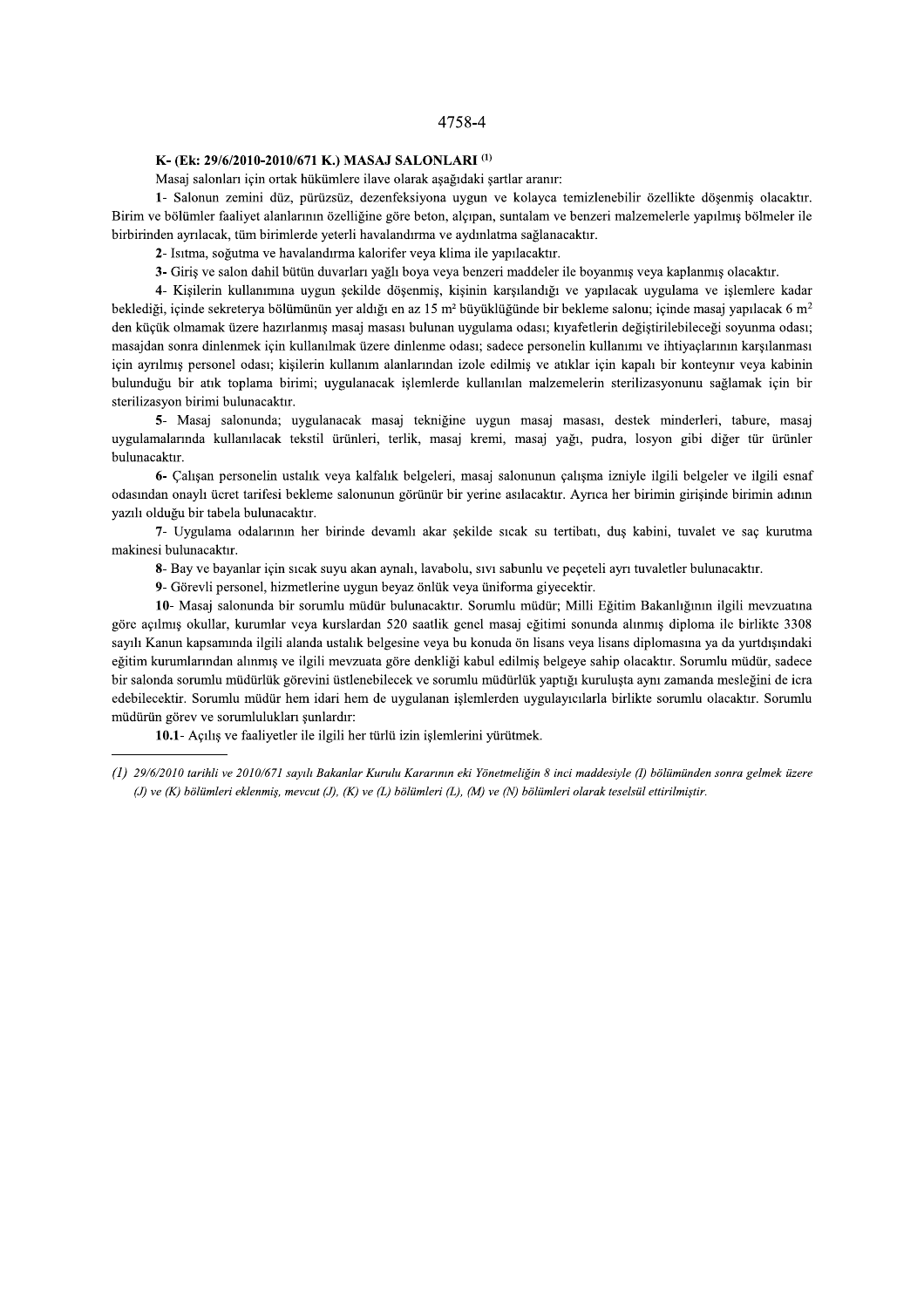10.2- İşleyişte tanımlanmış alt yapı ve hizmet kalite standartlarının korunması ve sürdürülmesini sağlamak.

10.3- Masaj salonunun faaliyetlerinde, fiziki alt yapı, personel, cihaz ve malzemelerde meydana gelen tüm değişiklikleri zamanında, ruhsatlandırmaya yetkili makama bildirmek.

10.4- Masaj salonunda, çalışma saatleri içerisinde hizmetlerin düzenli ve sürekli olarak yürütülmesini sağlamak, bu amacla gerekli iç denetimleri yapmak.

10.5- Masaj salonu adına ilgili belgeleri onaylamak.

10.6- Masaj salonunda yapılacak denetimler sırasında yetkililere gerekli bilgi ve belgeleri vermek ve denetime yardımcı olmak.

10.7- Uygulanan işlemler sırasında oluşan tıbbî atıkların usulüne uygun şekilde imha edilmesini sağlamak.

10.8- Masaj salonunda bulunan cihaz ve malzemelerin sterilizasyonunun yapılmasını sağlamak.

10.9- Çalışan personelin bulaşıcı hastalıklar yönünden periyodik muayenelerini yaptırmak.

11- Sorumlu müdür, salonda gerçekleştirilen uygulamalar sonucu oluşabilecek komplikasyonlardan sorumludur.

12- Masaj salonlarında, tedavi amaçlı masaj teknikleri uygulanamayacaktır. Sorumlu müdürün sorumluluğunda masaj tekniklerini uygulayacak personel ilgili alanda 3308 sayılı Kanunun 16 ncı maddesine göre alınmış kalfalık belgesine veya Milli Eğitim Bakanlığının ilgili mevzuatına göre açılmış okullar, kurumlar veya kurslardan 520 saatlik genel masaj eğitimi sonunda alınmış diploma veya kurs bitirme belgesine yahut yurtdışındaki eğitim kurumlarından alınmış ve ilgili mevzuata göre denkliği kabul edilmiş belgeye sahip olacaktır.

13- Masaj salonlarında yasak olan faaliyetler aşağıda belirtilmiştir.

13.1- Kullanılan makine veya ürün ile ilgili kanıtlanmış etkilerinin dışında etki vaad eden, tüketiciyi yanıltıcı reklam faaliyetinde bulunulamaz.

13.2- Yetkili kurumlar tarafından üretim izni verilen veya bu kurumlardan alınan izinle ithal edilmiş olan ürünler dışında ürün bulundurulamaz, kullanılamaz veya satılamaz.

13.3- Tıp fakültesi mezunu olan biri çalışsa bile mezoterapi, akupunktur, lipoelektro gibi her türlü invazif girişimler ile tabip yetkisinde olan tıbbi işlemler yapılamaz. Beşeri tıbbi ürün tavsiye edilemez ve hastalıkların tedavisine ilişkin tavsiyelerde bulunamaz.

13.4- Derive veva deri altına enjeksiyonla müdahalede bulunmayı gerektiren islemler yapılamaz.

13.5- Onsekiz yaş altındakiler çalıştırılamaz ve bu yaşın altında bulunan kişilere hizmet verilemez.

## L-HAMAM, SAUNA VE BENZERİ YERLER<sup>(1)</sup>

Hamam ve saunalar için ortak hükümlere ilave olarak aşağıdaki şartlar aranır:

a) Hamamlar

1- Hamam soyunma, yıkanma ve dinlenme yeri olmak üzere üç bölümden oluşacaktır.

2- Çalışanların saç, sakal ve tırnakları kesilmiş ve temizlenmiş olacak, hastalıklarının bulunmadığına ilişkin sağlık raporu bulunacaktır. Bu raporlar altı ayda bir yenilenecektir.

(1) 29/6/2010 tarihli ve 2010/671 sayılı Bakanlar Kurulu Kararının eki Yönetmeliğin 8 inci maddesiyle (I) bölümünden sonra gelmek üzere (J) ve (K) bölümleri eklenmiş, meycut (J), (K) ve (L) bölümleri (L), (M) ve (N) bölümleri olarak teselsül ettirilmiştir.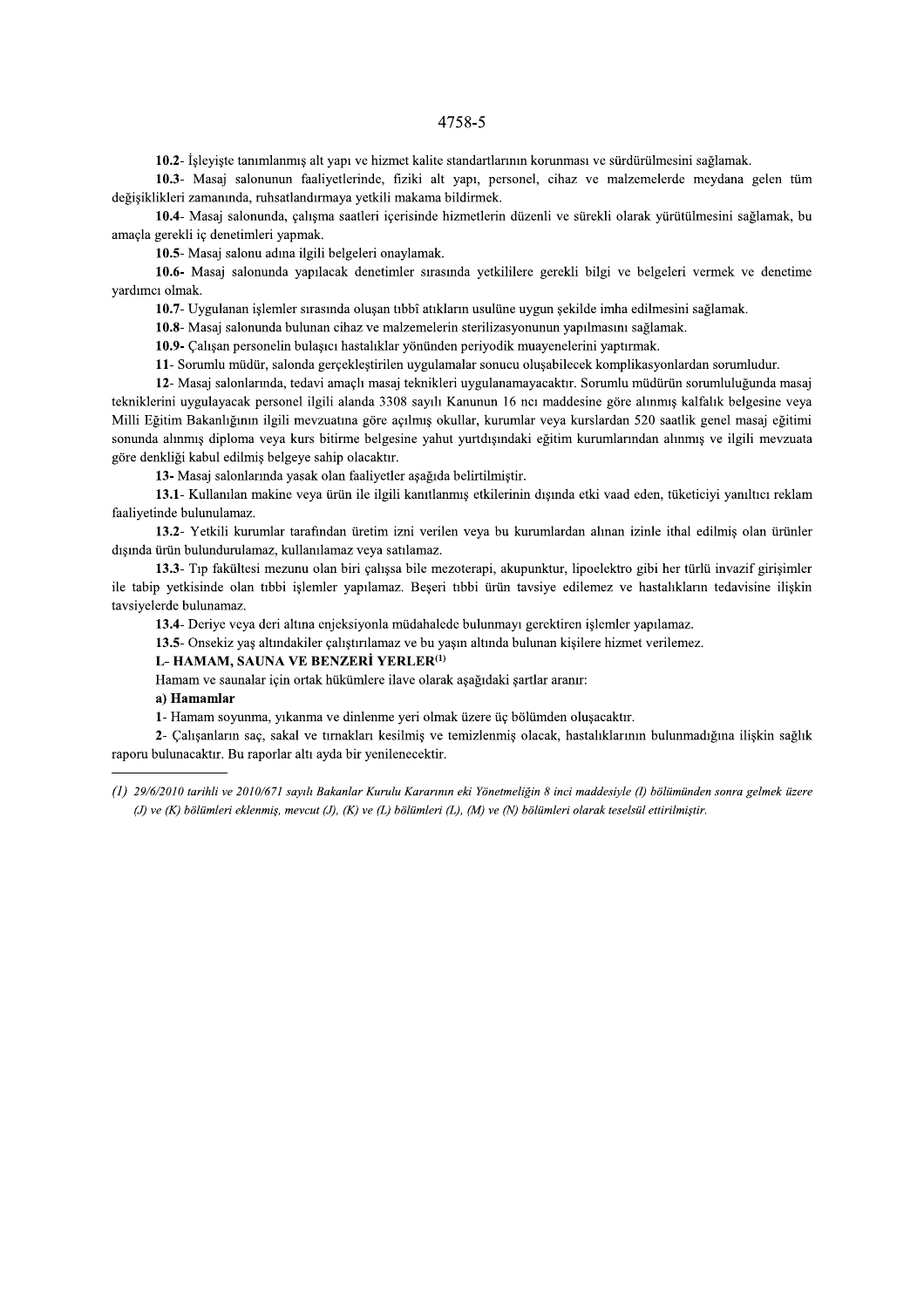3- Müşteriler için kullanılan havlu ve benzeri takımlar ayrı olacak ve her kullanımdan sonra yıkanacak ve dezenfekte edilecektir.

4- Kese, lif, sünger gibi müşteri temizliğinde kullanılacak malzemeler sıhhî şartları haiz olacak ve her kullanımdan sonra usulünce temizlenecektir.

### b) Saunalar

1- En az bes adet sovunma kabini bulunacaktır. Yıkanma yerlerinden baska en az iki adet soğuk ve sıcak dus yeri bulunacaktır.

2- Sauna odası en az 9 m<sup>3</sup> olacaktır. Sauna odasının etrafi firinlanmış gürgen ağacı ile kaplı olacak ve kademeli oturma yerleri bulunacaktır.

3- Sağlık ve hijyen yönünden saunaya girmesinde sakınca bulunan kişilere yönelik uyarıcı levhalar konulacaktır.

4- İç sıcaklığı gösteren termometreler bulundurulacaktır.

Hamam ve saunalar yetkili idareler tarafından özelliklerine ve sunduğu hizmet durumuna göre birinci sınıf, ikinci sınıf ve üçüncü sınıf olarak sınıflandırılabilir.

### M- BERBER ve KUAFÖRLER<sup>(1)</sup>

Berber ve kuaförlerde ortak hükümlere ilave olarak, sınıflarına göre aşağıdaki şartlar aranır:

## a) Birinci sınıf berber ve kuaför salonu

1- Çalışanlar ustalık ve kalfalık belgesine veya çıraklık sözleşmesine sahip olacaktır.

2- Calisma masaları tek tip, kolay temizlenebilir ve dezenfekte edilebilir mermer veya camdan olacaktır.

3- İşyeri, bekleme salonu ile çalışma bölümlerinden oluşacak, vestiyer ve yeteri kadar misafir koltuğu bulunacaktır.

4- Salonun zemini seramik, mermer veya ahşap parke gibi kolay temizlenebilir ve dezenfekte edilebilir madde ile kaplı olacaktır.

5- Isitma, soğutma ve havalandırma klima veya kaloriferle olacaktır.

6- Zemin ve duvarları seramik, mermer ve benzeri maddelerle kaplı en az bir adet lavabolu tuvalet bulunacaktır.

7- Çalışanlar işyerince belirlenen elbiseyi giyecektir.

8- Kullanılan tıraş malzemelerinden metal ve plastik olanlarının temizleneceği sterilizatör ve otoklav bulunacaktır.

9- Her bir müşteri için ayrı ayrı, yıkanmış havlu ve örtü kullanılacaktır.

10- Şehir şebekesine bağlı sıcak ve soğuk su bulunacaktır.

11- Müşterilerin randevuyla kabul edilebileceği sistem kurulacaktır.

12- Pencereler dışarıdan içerinin görünmesini engelleyecek şekilde dizayn edilecektir.

### b) İkinci sınıf kuaför ve berber salonu

1- Çalışanlar ustalık ve kalfalık belgesine veya çıraklık sözleşmesine sahip olacaktır.

2- Çalışma masaları tek tip, kolay temizlenebilir ve dezenfekte edilebilir mermer veya camdan olacaktır.

- 3- Çalışma masalarının bulunduğu duvar kısmı 1,5 metre yüksekliğe kadar fayans veya mermer kaplı olacaktır.
- 4- Salonun zemini seramik, mermer veya mozaik gibi temizlenebilir, yıkanabilir madde ile kaplı olacaktır.

5- Havalandırma aspiratörle yapılacaktır. Isıtma yeterli seviyede olacaktır.

6- Calısanlar isyerince belirlenen elbiseyi giyecektir.

7- Her bir müsteri için ayrı ayrı yıkanmış havlu ve örtü kullanılacaktır.

<sup>(1) 29/6/2010</sup> tarihli ve 2010/671 sayılı Bakanlar Kurulu Kararının eki Yönetmeliğin 8 inci maddesiyle (1) bölümünden sonra gelmek üzere (J) ve (K) bölümleri eklenmiş, mevcut (J), (K) ve (L) bölümleri (L), (M) ve (N) bölümleri olarak teselsül ettirilmiştir.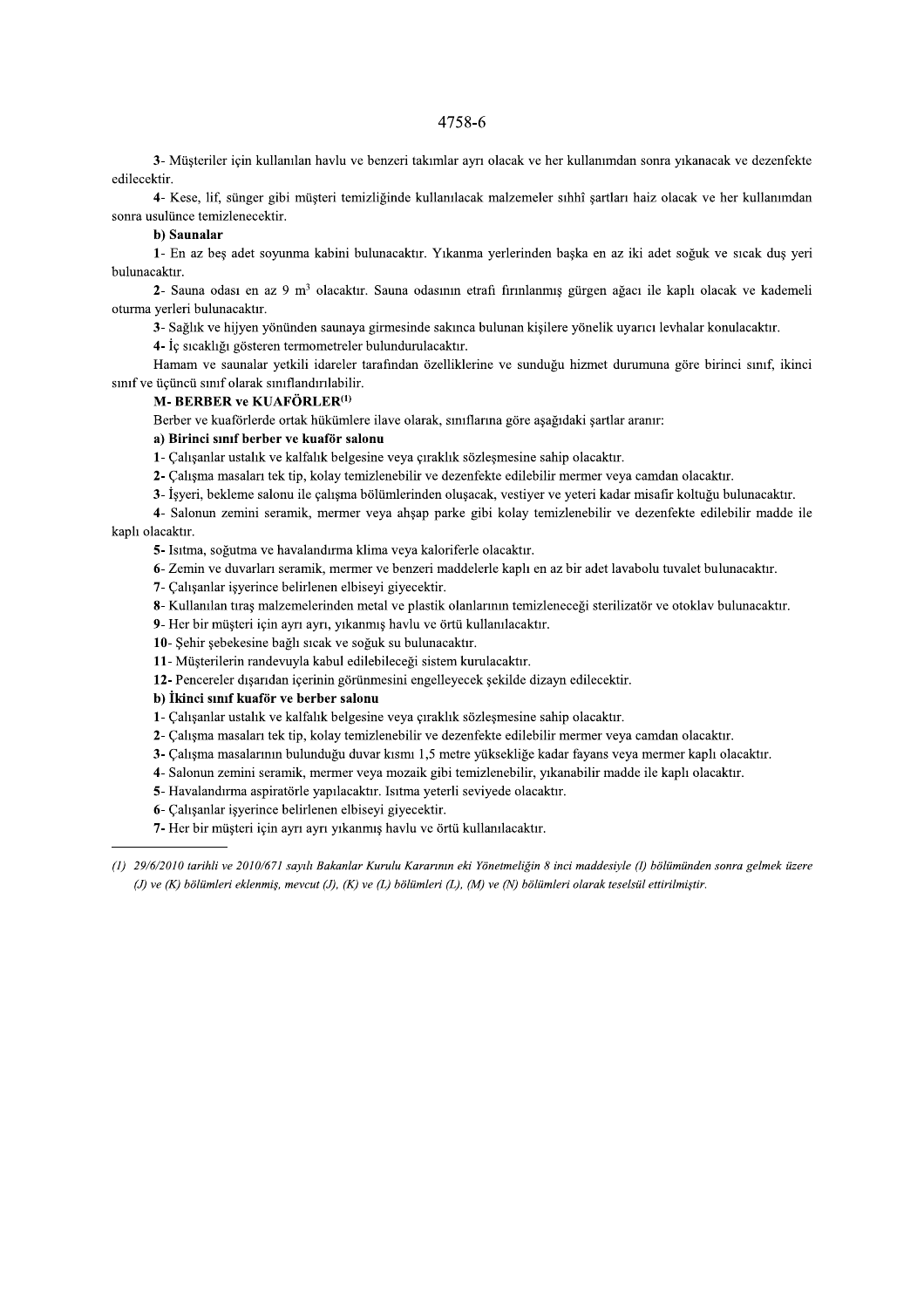- 8- Şehir şebekesine bağlı sıcak ve soğuk su bulunacaktır.
- 9- Pencereler dışarıdan içerinin görünmesini engelleyecek şekilde dizayn edilecektir.
- c) Üçüncü sınıf kuaför ve berber salonu
- 1- Çalışanlar ustalık ve kalfalık belgesine veya çıraklık sözleşmesine sahip olacaktır.
- 2- Calisanlar isverince belirlenen elbisevi givecektir.
- 3- Sehir sebekesine bağlı akar sıcak ve soğuk su tesisatı bulunacak veva musluklu yeterli deposu bulunacaktır.
- 4- Pencereler dışarıdan içerinin görünmesini engelleyecek şekilde dizayn edilecektir.
- 5- Zemini su geçirmez madde ile kaplı olacak ve ızgaralı sifon bulunacaktır.
- 6- Duvarlar su geçmez madde veya yağlı boya olacaktır.
- 7- Çalışma masaları mermer veya su geçirmez bir madde ile kaplı olacaktır
- 8- Isitma yeterli seviyede olacaktır.
- 9- Askılık bulunacaktır.

# N-TAKSİ DURAĞI VE YAZIHANESİ, KAPALI VE AÇIK OTOPARKLAR VE OTO GALERİLERİ<sup>(1)</sup>

Taksi durağı ve yazıhanesi, kapalı ve açık otoparklar ve oto galerilerinde ortak hükümlere ilave olarak aşağıdaki sartlar aranır:

### a) Taksi durağı

- 1- En az sekiz araba park edebilecek alana sahip olacaktır.
- 2- İsletme yazıhanesinde bir ecza dolabı bulunacaktır.

3- Park alanın tabanı beton, asfalt gibi etrafın kirlenmesine neden olmayacak bir madde ile kaplanacak ve birikinti sular toplama rögarlarına verilecektir.

- 4- Yollar üzerinde bulunan duraklar trafiğe mani olmayacak şekilde tespit edilecektir.
- 5- Telefon ve telsiz sistemi bulunacaktır.
- 6- Taksi duraklarında şoförlerin isimleri ve fotoğrafları görünür şekilde asılacaktır.
- 7- Taksilerde şoförle ilgili kimlik bilgileri müşterinin görebileceği şekilde asılacaktır.
- 8- Çalışanlar, işyerinin belirlediği kıyafeti giyecektir.

### b) Kapalı otoparklar

- 1- Kullanış amacına uygun yapı kullanma izni belgesi olacaktır.
- 2- Araç giriş ve çıkışları trafiği aksatmayacak şekilde düzenlenecektir.
- 3- Otoparkta park eden araçların her türlü hasara karşı zorunlu sigortaları yaptırılmış olacaktır.
- 4- Yıkama vağlama dışında başka bir faaliyet gösterilmeyecektir.
- 5- Su ve diğer atıklar kanallara veya fosseptik çukurlarına akıtılacaktır.
- 6- Araçların park edeceği alanlar eni en az dört metre olacak şekilde işaretlerle ayrılacaktır.
- 7- Park için giren araç sahiplerine aracın plakası, cinsi ve park saatini gösteren belge verilecektir.
- 8- Park yerinin zemini beton veya mozaik olacaktır.
- 9- Park yerinin havalandırılması ve aydınlatılması için gerekli tesisat kurulacaktır.

10- Sivilastirilmis petrol gazi ve sikistirilmis doğalgaz kullanan araçların kapalı otoparka kabul edilmesi yasaktır.

## c) Acık otoparklar

1- Açık otopark olarak kullanılan yerin mülkiyet sahibinden tapu tescil belgesine göre muvafakat alınacaktır.

<sup>(1) 29/6/2010</sup> tarihli ve 2010/671 sayılı Bakanlar Kurulu Kararının eki Yönetmeliğin 8 inci maddesiyle (I) bölümünden sonra gelmek üzere (J) ve (K) bölümleri eklenmiş, mevcut (J), (K) ve (L) bölümleri (L), (M) ve (N) bölümleri olarak teselsül ettirilmiştir.